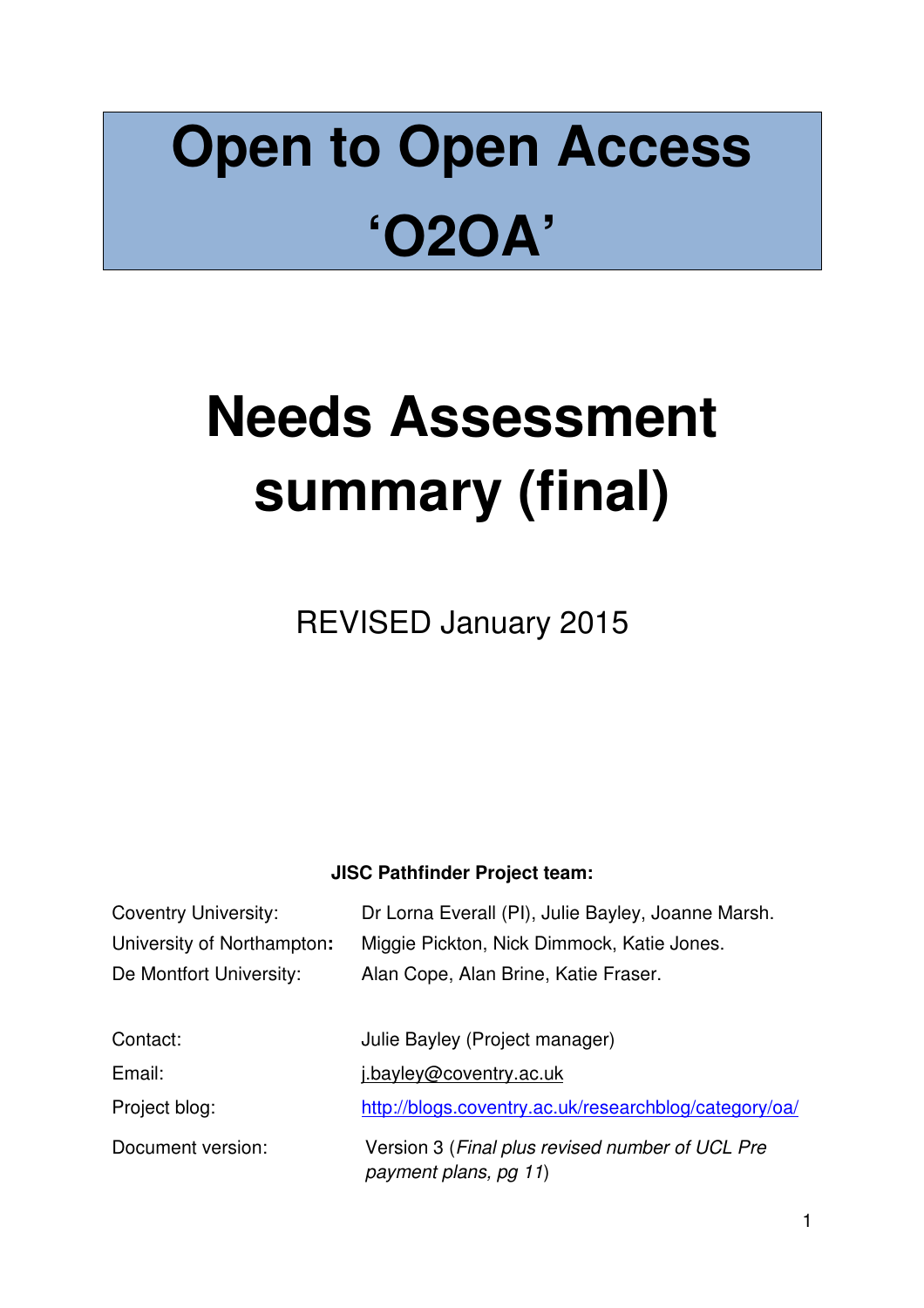# **1) Report summary**

This report summarises the findings of the O2OA Needs Assessment (Work Package 1). The aim of WP1 was to understand the OA needs of the academic and research support communities, both for publications and data, to form the basis of workflows and processes developed in WP2.

#### **Acknowledgements**

The team would like to thank all participants across the institutions, and those team members who undertook data collection. We would also like to thank partners from other Pathfinder projects who have shared learning from their activities.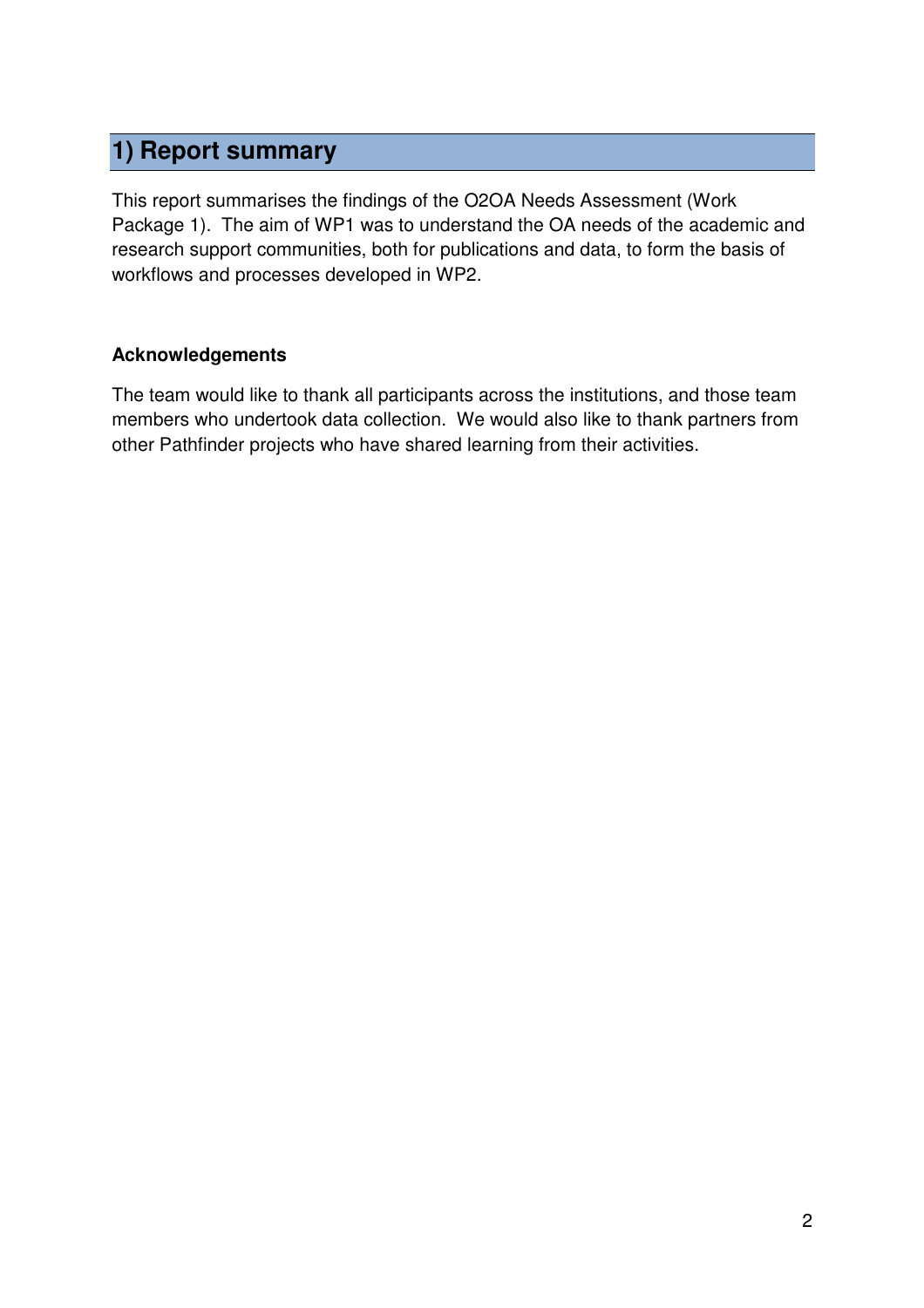# **Contents**

| 1)  |              |             |  |  |  |  |
|-----|--------------|-------------|--|--|--|--|
| 2)  |              |             |  |  |  |  |
| 2.1 |              |             |  |  |  |  |
|     | 2.2          |             |  |  |  |  |
|     | 2.3          |             |  |  |  |  |
|     | 2.4          |             |  |  |  |  |
|     |              |             |  |  |  |  |
|     |              |             |  |  |  |  |
| 4.1 |              |             |  |  |  |  |
|     | 4.2          |             |  |  |  |  |
|     | 4.3          |             |  |  |  |  |
|     | 4.4          |             |  |  |  |  |
|     | 4.5          |             |  |  |  |  |
|     | 4.6          |             |  |  |  |  |
|     | 4.7          |             |  |  |  |  |
|     |              |             |  |  |  |  |
| 5.1 |              |             |  |  |  |  |
|     | 5.2          |             |  |  |  |  |
|     | 5.3          |             |  |  |  |  |
|     | 5.4          |             |  |  |  |  |
|     |              |             |  |  |  |  |
|     | 6.1          |             |  |  |  |  |
|     | a)           |             |  |  |  |  |
|     | b)           |             |  |  |  |  |
|     | $\mathsf{C}$ |             |  |  |  |  |
|     | 6.2          |             |  |  |  |  |
|     | a)           |             |  |  |  |  |
|     | b)           |             |  |  |  |  |
|     | $\mathsf{C}$ |             |  |  |  |  |
|     | 6.3          |             |  |  |  |  |
|     | a)           | 22<br>Money |  |  |  |  |
|     | b)           |             |  |  |  |  |
|     | C)           |             |  |  |  |  |
|     | d)           |             |  |  |  |  |
|     | e)           |             |  |  |  |  |
|     | 6.4          |             |  |  |  |  |
| 7)  |              |             |  |  |  |  |
| 8)  |              |             |  |  |  |  |
|     |              |             |  |  |  |  |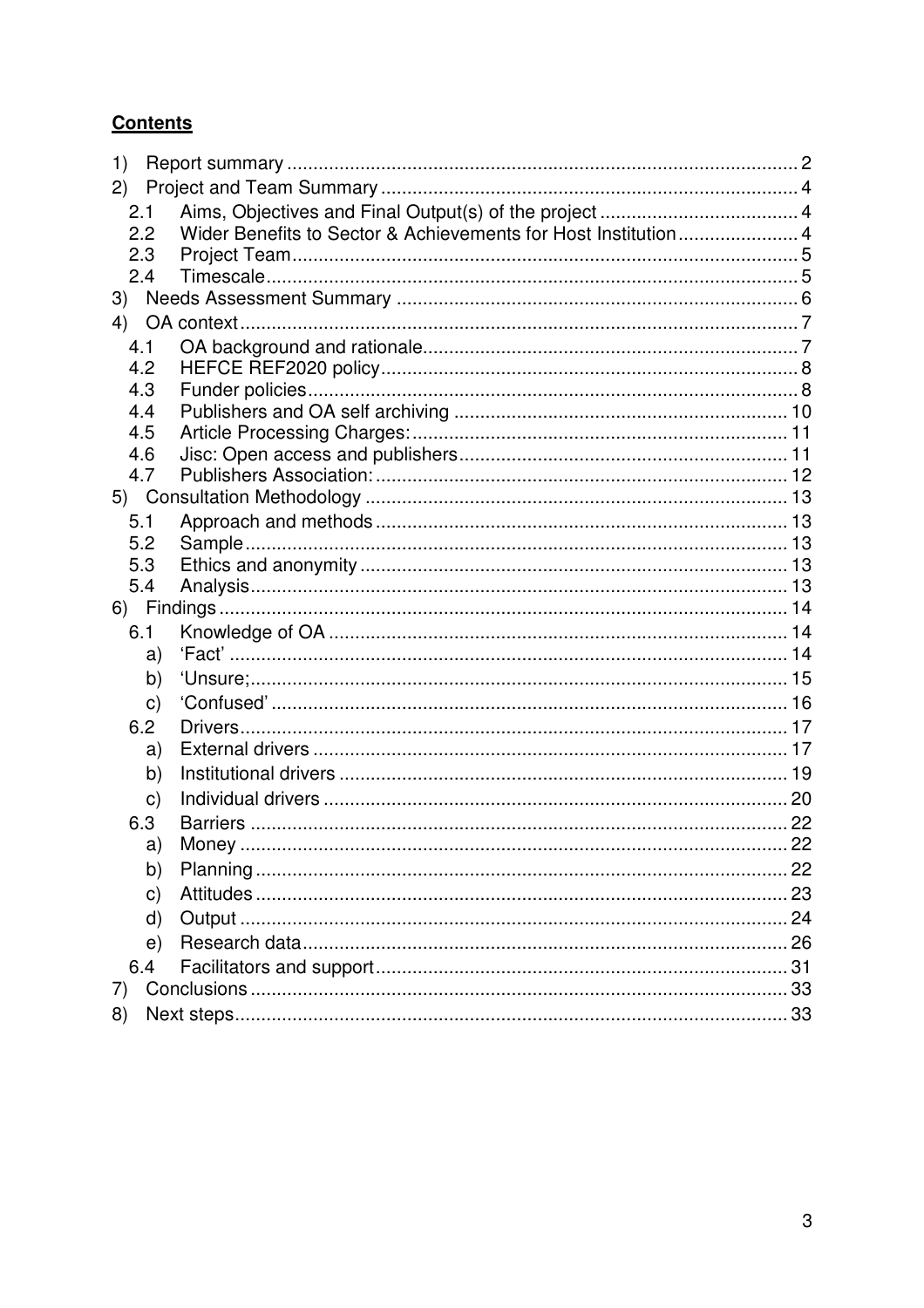# **2) Project and Team Summary**

**O2OA** is a joint JISC funded project between Coventry University, the University of Northampton and De Montfort University. These three Midlands-based, Modern Universities are collaborating to identify issues and challenges – and ultimately recommendations – for the implementation of OA requirements in a modern university setting.

### **2.1 Aims, Objectives and Final Output(s) of the project**

The overall aim is to establish shared institutional processes for the HE sector to support Open Access data management, OA publications and associated information management processes. More specifically the project aims to:

- o Identify the **OA needs** of academics, information managers, research support staff, corporate leads and external funders
- o Understand the **relationships** between OA publications, OA data and impact
- o Develop **workflows** for OA processes
- o Test and review **technical modifications** to existing institutional systems
- o Embed a **pro-OA culture** using behaviour-change informed approaches to engage academics
- o Align recommendations and workflows to funders' and institutional **mandates**
- o **Disseminate** this learning across the HE sector

Throughout the project we will produce and disseminate a range of outputs to share the learning sector-wide such as:.

- Needs assessment report (October 2014)
- Agreed set of OA workflows and processes (October 2015)
- Posters, webinars, blogs, conference presentations and workshops (ongoing)
- Good practice handbook (May 2016)
- JISC project workshop (spring 2016)
- Ongoing social media (eg. Twitter, LinkedIn, Blogs)

#### **2.2 Wider Benefits to Sector & Achievements for Host Institution**

Benefits will include:

- o **Increased awareness and knowledge** of OA and associated processes among stakeholders (researchers, research managers and administrators, senior management).
- o **Increased compliance, adoption and engagement** of OA policies
- o **Improved workflows** and processes for OA
- o **Reduced burden** on HEIs to implement OA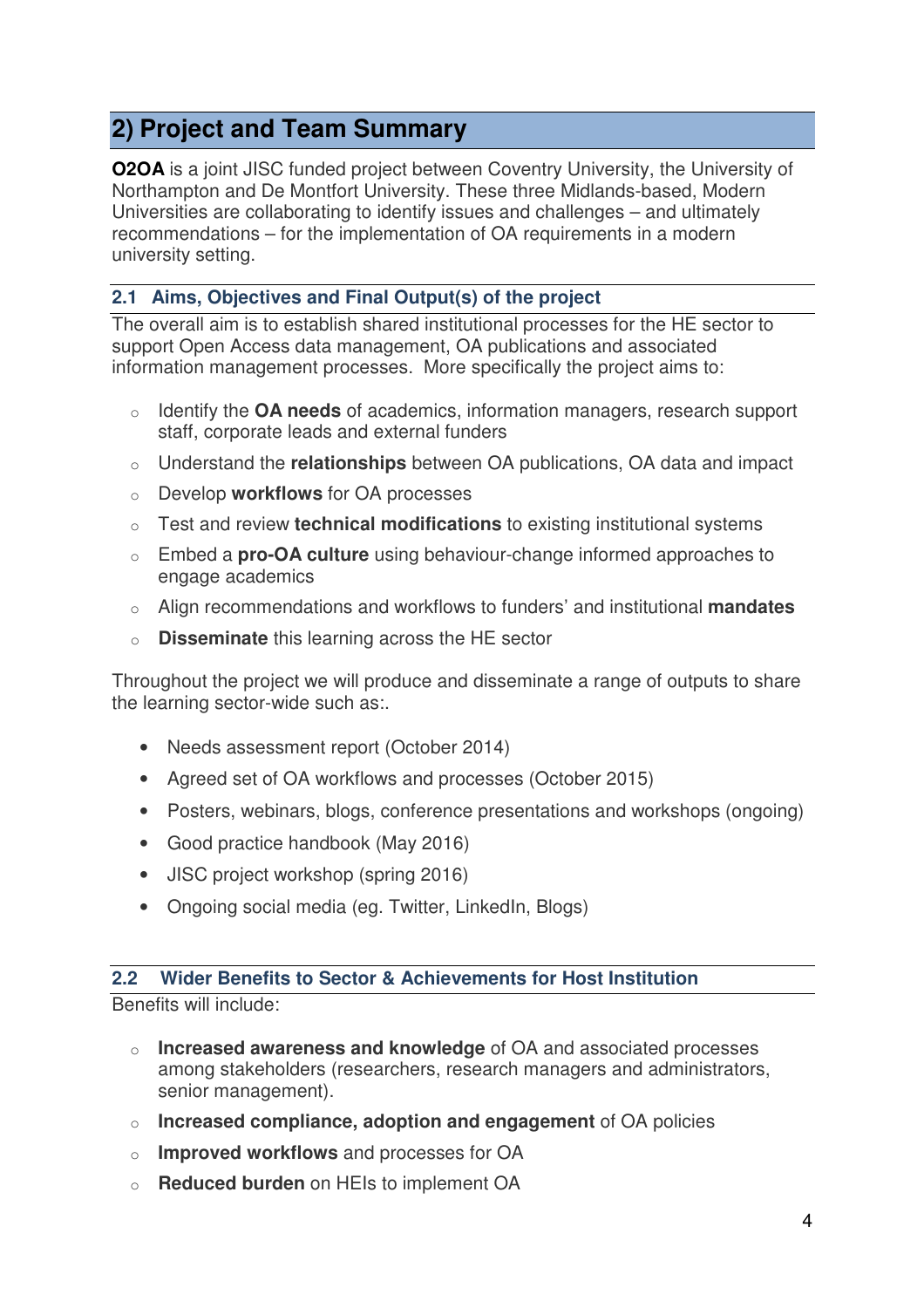#### **2.3 Project Team**

The collaboration draws on the expertise and experience of each partner to reflect the diversity of experiences within the HE sector:

#### **Coventry University** (CU, lead organisation):

*Dr Lorna Everall (project director), Julie Bayley, Joanne Marsh.* 

Coventry leads on the overall project and on OA data management, drawing on their expertise in impact system development, embedding impact institutionally and effecting culture change within academia. Coventry are currently auditing current research data management practices and will develop associated policies and procedures

#### **University of Northampton** (UoN)

*Miggie Pickton, Nick Dimmock, Katie Jones.* 

Northampton leads on OA Publications, having a particular interest in increasing its proportion of OA publications in line with the recent HEFCE policy for open access in post-2014 Research Excellence Frameworks.

#### **De Montfort University** (DMU)

*Alan Cope, Alan Brine, Katie Fraser.* 

DMU leads on aligning OA with CRIS systems. DMU is in the process of implementing a new CRIS system and will develop associated workflows and process improvements. This will improve DMU's research support systems and institutional aim of increasing Open Access publications.

#### **2.4 Timescale**

The project runs from May 2014-May 2016. Work begins with a needs assessment (June-Oct 14), followed by process and workflow development (Oct 14-Sep 15), technical review and refinement (Apr 15 - Feb 16) and culminating in a range of tools and guidance in May 2016.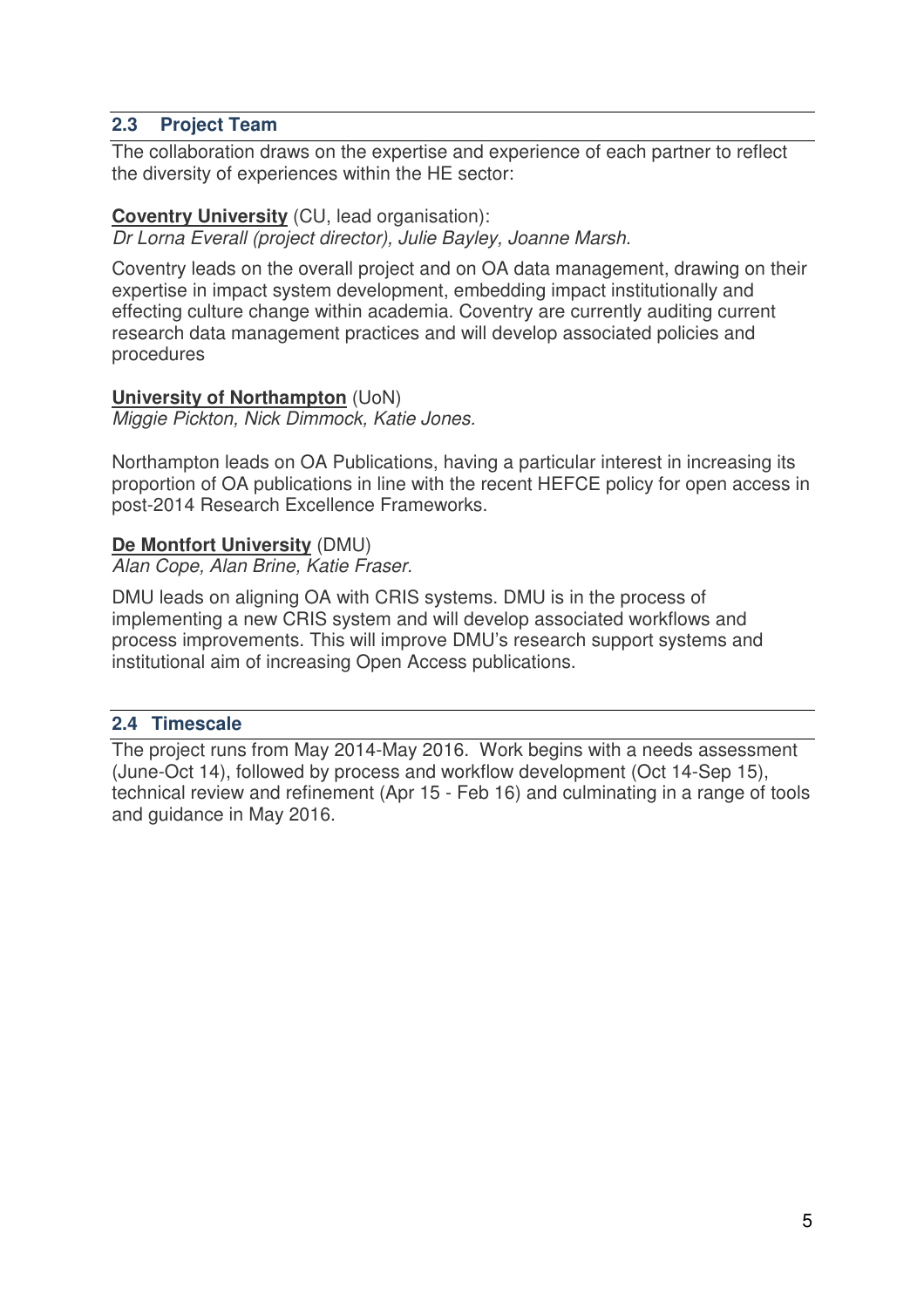# **3) Needs Assessment Summary**

The aim of WP1 was to understand the OA needs of the academic and research support communities, both for publications and data. Given the nascency of OA mandates, particularly for data, a qualitative approach was used to elicit beliefs, attitudes and understanding of stakeholders. This, rather than a quantitative approach, supports the development of user-led, ground up workflows and processes in WP2.

Specifically the assessment sought to explore:

## **For OA Publishing:**

- 1) Drivers for the university (e.g. REF, funders)
- 2) Knowledge about publishing routes (Gold vs. Green, role of institutional repository)
- 3) Main reasons for publishing via an OA route
- 4) Reservations about publishing via an OA route
- 5) Confidence in having sufficient knowledge to choose the most appropriate route
- 6) Institutional support and facilitators

## **For OA Data:**

- 1) Drivers for OA data (e.g. REF, funders)
- 2) Knowledge about OA data
- 3) Main reasons for making data open
- 4) Reservations about making data open
- 5) Confidence in having sufficient knowledge to comply with OA data guidance
- 6) Institutional support and facilitators

Originally intended for delivery at the end of September 2014, the process of data collection proved far more complex and time intensive than expected. Primary complications included:

- Difficulty recruiting over the summer period
- Staffing changes within institutions (both for gatekeepers and participants)
- Institutional strategy / changes
- Difficulties elevating the priority of OA to recruit participants

This report first summarises the context of OA support and compliance, including publisher resources, followed by a detailed analysis of qualitative data. Translations of findings into recommendations for workflows are also given.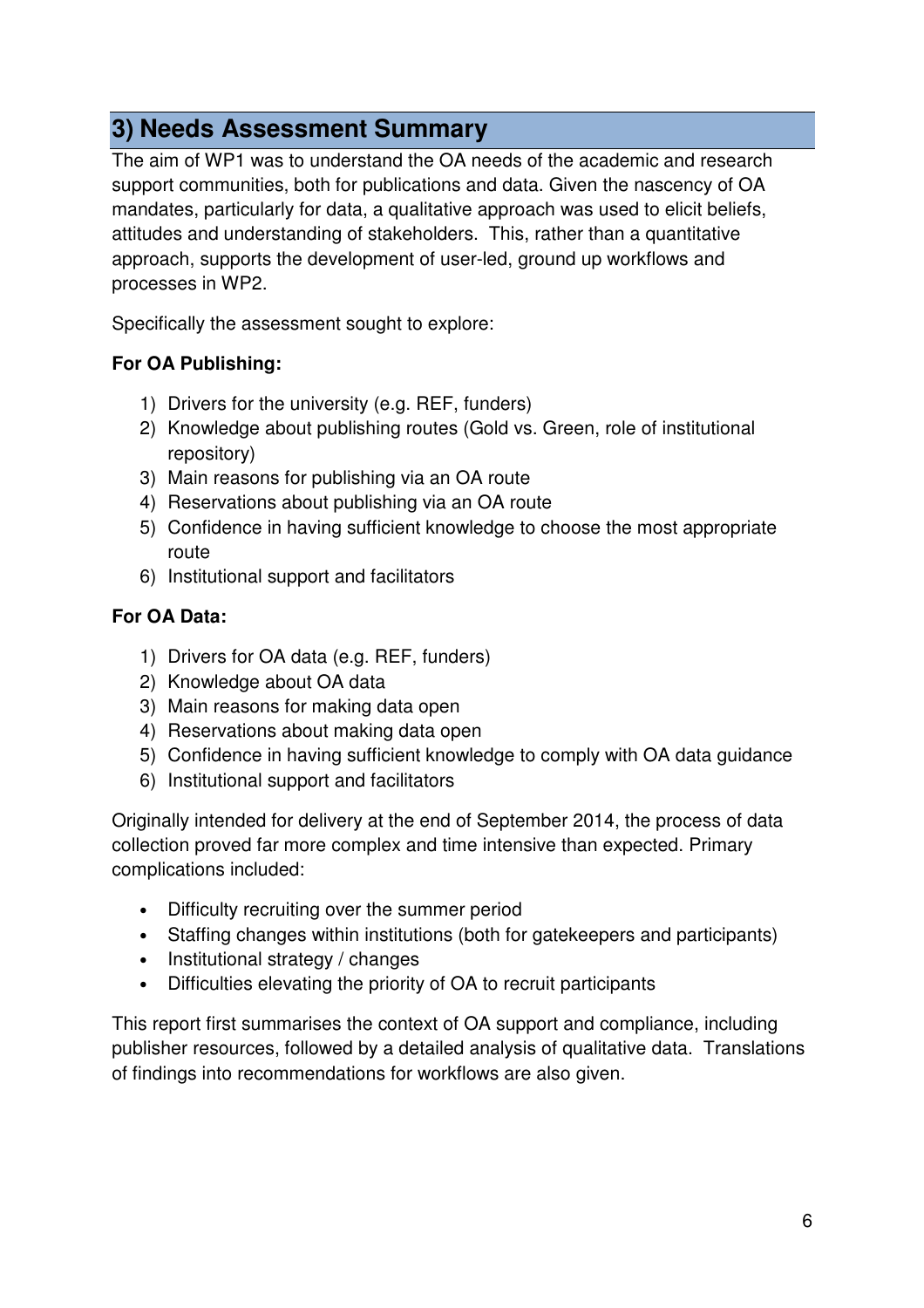# **4) OA context**

# **4.1 OA background and rationale**

The traditional model of publishing presents significant barriers for access within and beyond the academic community, and the speed at which information is disseminated. The timescale of post-review print publishing and more significantly the permissions associated with journal subscriptions has left much scientific output locked behind paywalls and inaccessible to the broader community. For many funders, academics and non-academics alike, these restrictions prohibited timely uptake of findings and in places prevented key audiences from access.

The Open Access agenda has grown to address these difficulties and increase availability of findings in the broadest terms; OA's key premise is free access *for all* to enhance uptake and use of findings. In parallel technological advancements in recent years have allowed the sector to shift away from printed (only) journals and capitalise on the viability of online access to e-articles. Thus both conceptual and technical developments have converged to offer a user-driven platform for data release.

The most fundamental change to facilitate OA is a change in the publication costing model. Traditionally authors published for free, with publication costs funded through reader subscriptions and one-off access charges. In a full turnaround, the OA model requires authors to pay to publish, allowing readers to have free access and removing subscription only access. Operationally this model allows both full 'Gold' Open Access (wherein authors pay a fee for their article to be released immediately by the journal) alongside a free 'Green' option wherein publishing is free but subject to embargo periods and deposit on institutional repositories. These two routes maintain free access to users but offer feasible options for authors who cannot afford a full Gold fee.

The upshot of these moves is a series of key benefits for authors, institutions and users alike. These include:

- Immediate and free access to articles for academics, non academics (inc. businesses, public, schools and colleges, practitioners)
- Increased visibility of academic findings, within and across disciplines
- Increased discoverability, crucial to academic reuse and broader impact
- Improved opportunity to find and use information for academic and non academic purposes
- Speeds up the process of scientific advancement by accelerating the release of information
- Maximises value from funded activities by amplifying the reach of results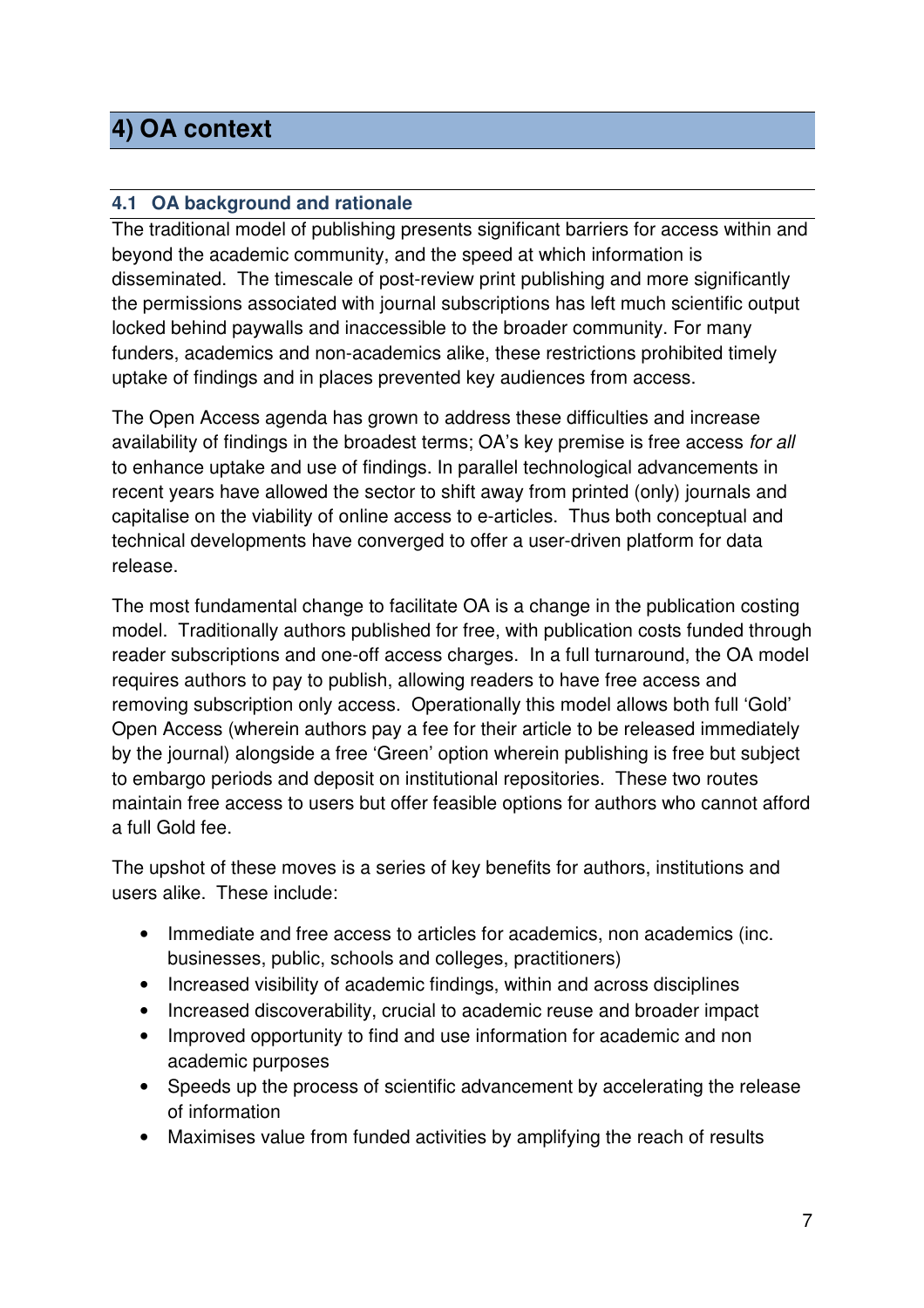Thus as the sector innovates its publishing model, OA offers an inclusive and viable means to disseminate academic advancements broadly and effectively.

The rest of this section headlines some of the key information and formal drivers for OA, along with some key information and links to external sources for further information.

## **4.2 HEFCE REF2020 policy**

To be eligible for submission to the next REF (likely 2020), authors' final peerreviewed manuscripts must have been deposited in an institutional or subject repository on acceptance for publication. Deposited material should be discoverable, and free to read and download, for anyone with an internet connection.

The requirement applies only to journal articles and conference proceedings with an International Standard Serial Number. It will not apply to monographs, book chapters, other long-form publications, working papers, creative or practice-based research outputs, or data. The policy applies to research outputs accepted for publication after 1 April 2016, but we would strongly urge institutions to implement it now.

#### **4.3 Funder policies**

SHERPA Juliet provides summaries of funding agencies' grant conditions on selfarchiving of research publications and data. As a tool it offers considerable intelligence on funders' mandates and what archiving is allowed.

## Research Councils UK (RCUK)

RCUK covers the following councils:

- Arts and Humanities Research Council (AHRC)
- Biotechnology and Biological Sciences Research Council (BBSRC)
- Engineering and Physical Sciences Research Council (EPSRC)
- Economic and Social Research Council (ESRC)
- Medical Research Council (MRC)
- Natural Environment Research Council (NERC)
- Science and Technology Facilities Council (STFC)

Researchers are expected to publish in journals that are compliant with the RCUK policy on Open Access (including CC-BY licence), and to acknowledge the receipt of Research Council funding. The policy applies to all peer reviewed research articles which arise from Research Council funding, that are submitted for publication from 1 April 2013, and which are published in journals or conference proceedings. RCUK will allow some flexibility in implementation of its policy, including regarding the length of embargo periods, during the transition period (2013-18).

#### National Institute for Health Research (NIHR)

NIHR set out a clear commitment to OA and give a clear set of statements on expectations: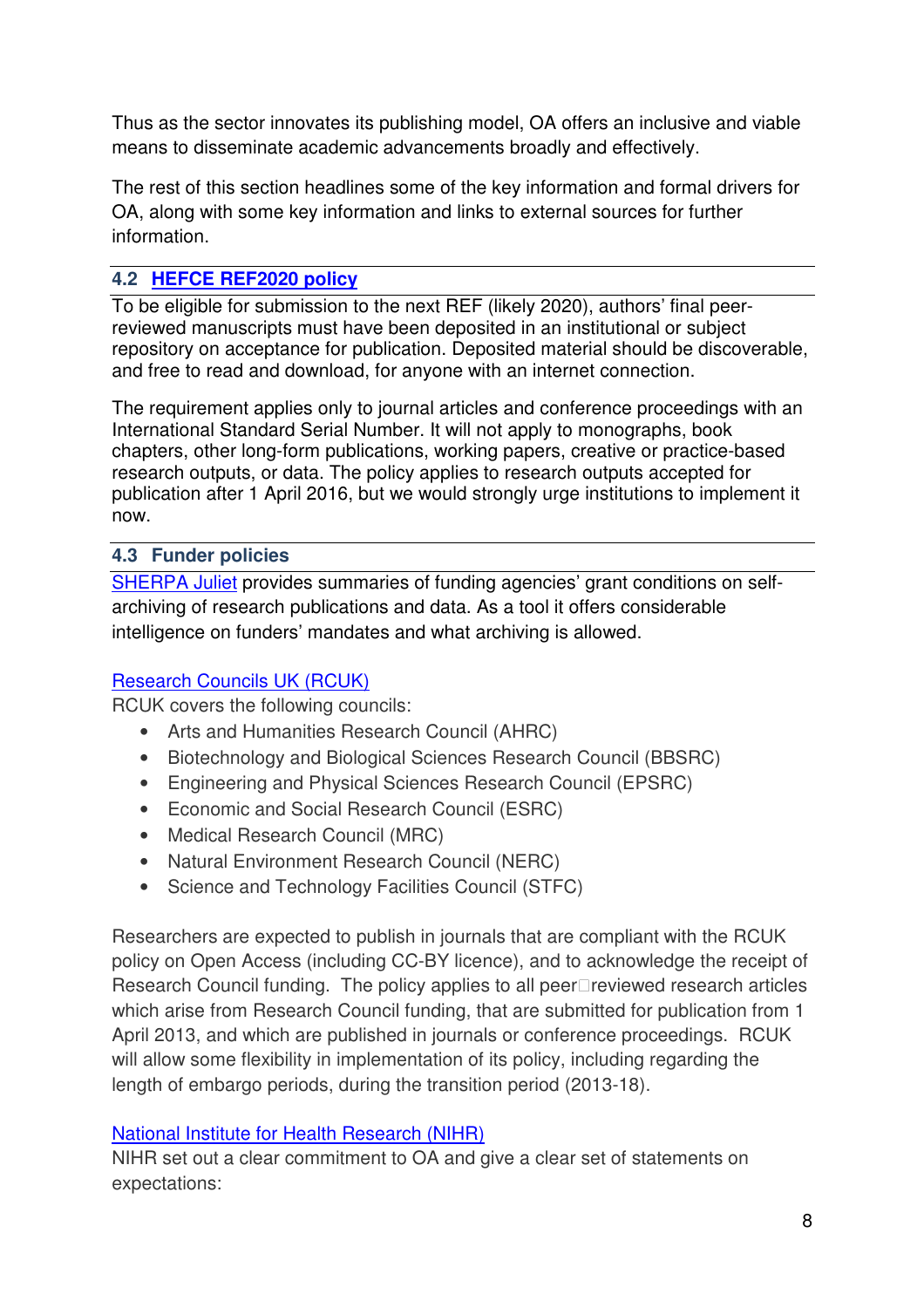- The Department of Health and the NIHR require that, NIHR funded researchers seek to publish their research outputs (as outlined in the scope) in a peer-reviewed journal that is compliant with the policy on Open Access
- Where NIHR funds are used to pay an Article Processing Charge (APC) it is expected that the publication should be published in a journal that makes the output available using the Creative Commons Attribution (CC BY) licence, and allows immediate deposit of the final published version in other repositories without restriction on re-use. If this is not possible then the authors must reconsider the appropriateness of the original publication and how to comply with the point above.

From the commencement of this policy (see above) the cost of APCs and other appropriate publication charges will be supported either through the original NIHR award, or where applicable an NIHR Open Access Fund. Researchers will need to contact the awarding NIHR Programme Coordinating Centre to review the correct approach. This does not apply to any recipient of NIHR funding prior to 1st April 2014, which remain under the requirements of their original contract.

• None of the above should prevent NIHR funded authors from also depositing a copy in their own institutional or another subject-based repository should they choose to do so or be required to do so by their employing institution subject to any restrictions from the publishers.

#### **Charities**

Most charities OA have similar features asking for funded research to be made available either through Gold OA or via Green OA. Some charities ask that a copy is deposited in PubMed Central (PMC) or Europe PubMed Central (Europe PMC). Most stipulate a maximum embargo period ranging from 6 to 12 months. Some examples of Charities OA policies:

- Arthritis UK
- Breast Cancer Campaign
- British Heart Foundation
- Cancer Research UK
- Wellcome Trust

#### **Funder's data policies**

RCUK, Cancer Research UK and Wellcome Trust outline their data deposit policies, with the following summary table (figure 1) providing an overview of the coverage of each funders' stipulations: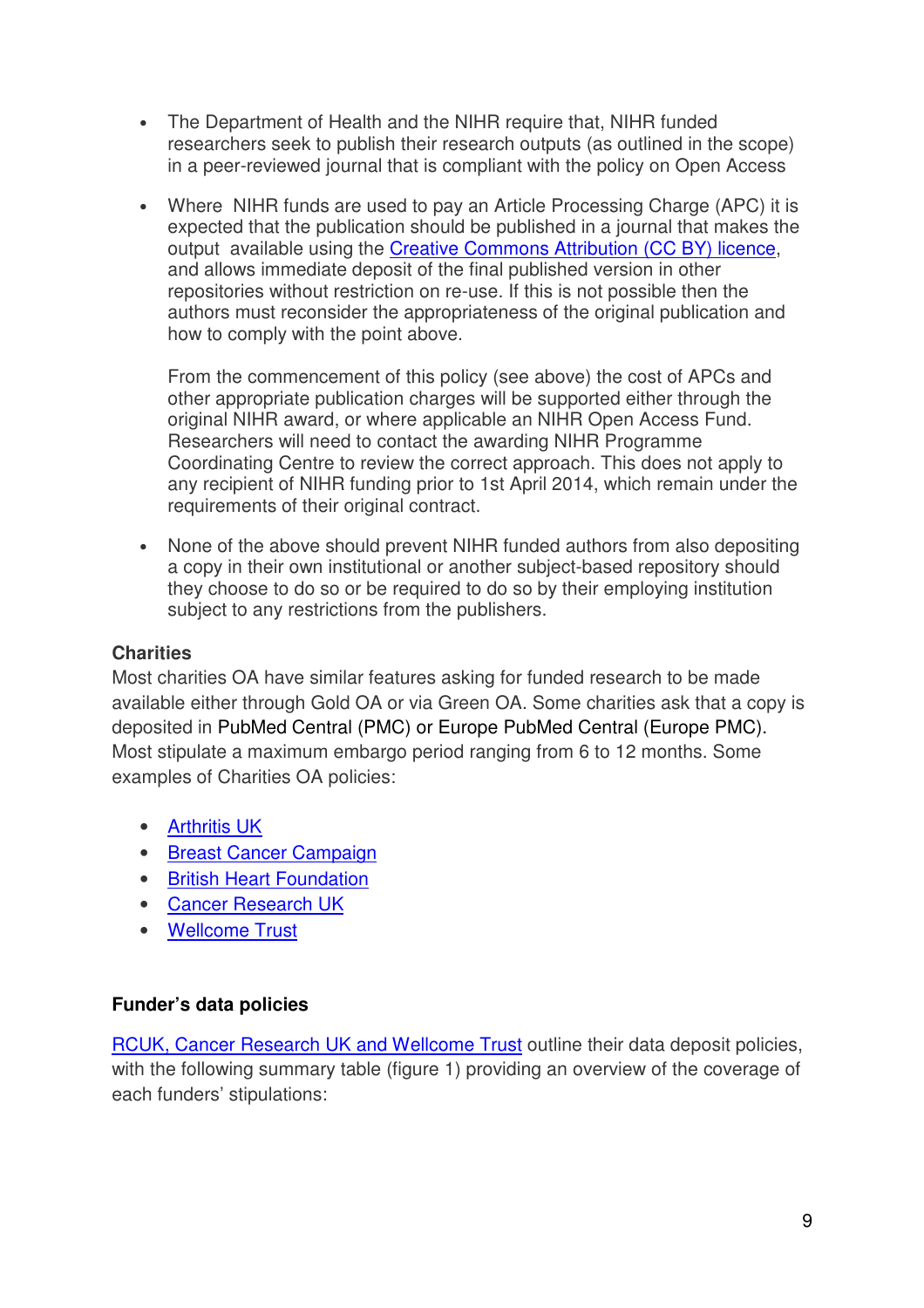# **Figure 1: Summary table of funders' OA policy***.*

|                                   | <b>Policy Coverage</b>      |      | <b>Policy Stipulations</b> |              |                    |                           | <b>Support Provided</b> |           |                   |                |             |
|-----------------------------------|-----------------------------|------|----------------------------|--------------|--------------------|---------------------------|-------------------------|-----------|-------------------|----------------|-------------|
| <b>Research</b><br><b>Funders</b> | <b>Published</b><br>outputs | Data | <b>Time</b><br>limits      | Data<br>plan | Access/<br>sharing | Long-<br>term<br>curation | Monitoring              | Guidance  | <b>Repository</b> | Data<br>centre | Costs       |
| <b>AHRC</b>                       |                             |      |                            |              |                    | ⋒                         | O                       |           | റ                 | $\bullet$      | $\mathbf 0$ |
| <b>BBSRC</b>                      |                             |      |                            |              |                    |                           |                         |           |                   | $\bullet$      |             |
| <b>CRUK</b>                       |                             |      |                            |              |                    |                           |                         | $\bullet$ |                   | O              |             |
| <b>EPSRC</b>                      |                             |      |                            | $\bullet$    |                    |                           |                         | $\bullet$ | ∩                 | O              |             |
| <b>ESRC</b>                       |                             |      |                            |              |                    |                           |                         |           |                   |                | $\bullet$   |
| <b>MRC</b>                        |                             |      |                            | e            |                    |                           | ∩                       | ⋒         |                   | O              | ⋒           |
| <b>NERC</b>                       |                             |      | Ω                          | Ω            |                    |                           |                         |           |                   | €              | ∩           |
| <b>STFC</b>                       |                             |      |                            |              |                    |                           |                         | $\bullet$ |                   | $\bullet$      | $\bullet$   |
| <b>Wellcome</b><br><b>Trust</b>   |                             |      |                            |              |                    |                           |                         |           |                   | $\bullet$      |             |

Full Coverage D Partial Coverage O No Coverage

Taken from http://www.dcc.ac.uk/resources/policy-and-legal/overview-funders-data-policies

#### **4.4 Publishers and OA self archiving**

SHERPA/RoMEO: is a searchable database of publisher policies on self-archiving of papers (i.e. *green open access*). It also contains links to information about publishers' compliance with funder policies (also covered by SHERPA/FACT), and their pages on copyright and paid for open access (OA) options.

Some RoMEO statistics (accessed 18/8/14):

- 575 publishers allow authors to deposit the publisher version or PDF of their article in an Institutional Repository, without fee or an embargo and a further 22 after publisher permission has been obtained (source).
- 67 publishers allow authors to deposit the publisher version or PDF of their article in an Institutional Repository after an embargo period of up to one year, a further 24 after a longer embargo period (source).
- Total: **74%** of publishers on the RoMEO database formally allow some form of self-archiving:

| <b>RoMEO</b><br>colour | <b>Archiving policy</b>                                     | <b>Publishers</b> | $\%$ |
|------------------------|-------------------------------------------------------------|-------------------|------|
| green                  | Can archive pre-print and post-print                        | 556               | 34   |
| blue                   | Can archive post-print (ie final draft post-<br>refereeing) | 550               | 33   |
| <b>vellow</b>          | Can archive pre-print (ie pre-refereeing)                   | 112.              |      |
| white                  | Archiving not formally supported                            | 437               | 26   |
|                        |                                                             |                   |      |

(source)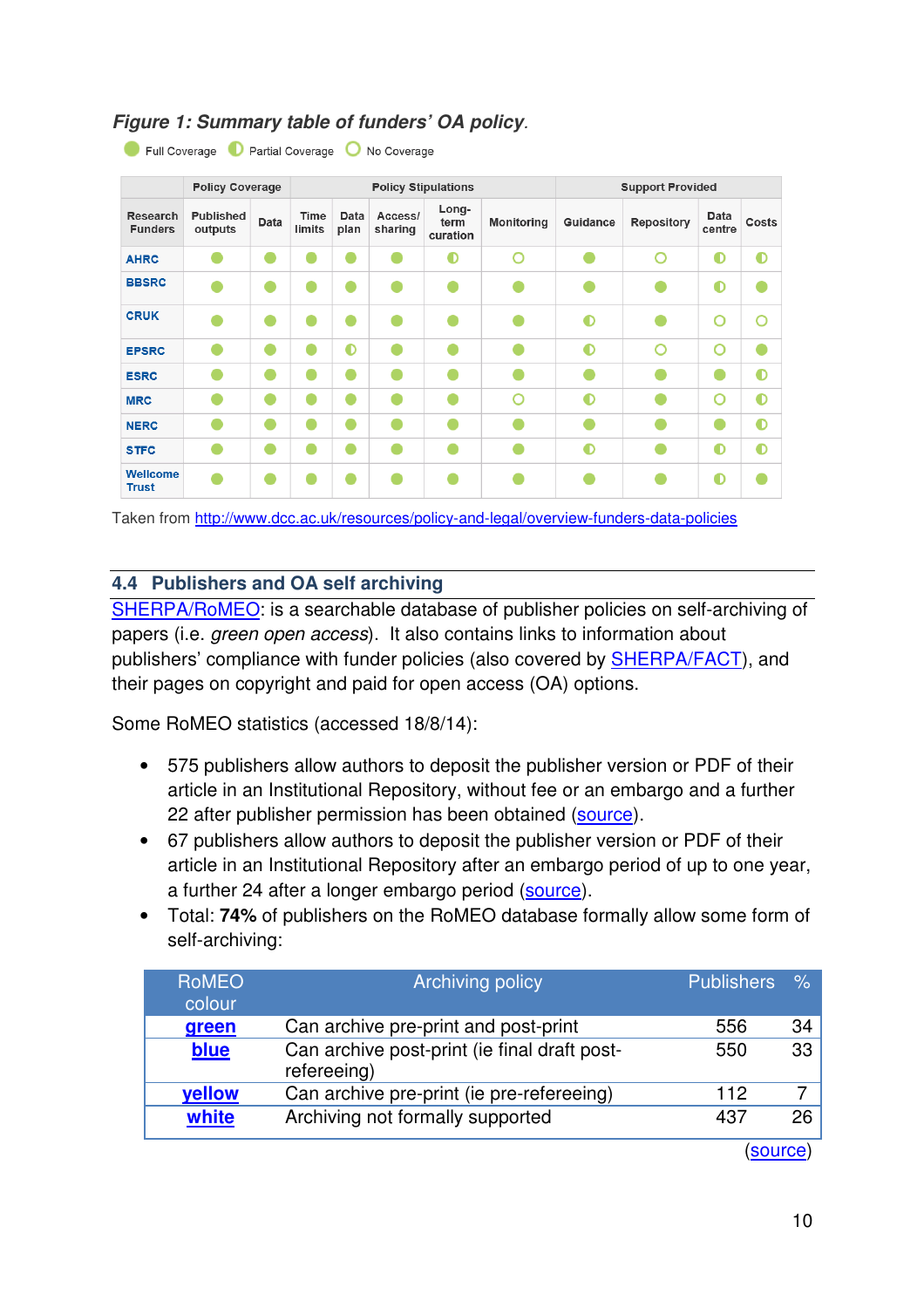RoMEO also has a list of publishers that have paid for open access options (source).

# **4.5 Article Processing Charges:**

Commercial publishers have enthusiastically embraced *gold open access* since, by charging article processing charges (APCs), they gain another revenue stream. Many publishers have turned their journals into 'hybrid' journals comprising a mix of OA content (if the author pays an APC) and subscription content (for those who can't or won't pay the APC).

The size of APCs varies enormously between publishers and even between journals. Some publishers (e.g. PLoS) offer reduced or zero fees for those researchers who would otherwise be unable to publish and others (e.g. Taylor  $\&$ Francis) offer discounted deals to institutions on payment of a fixed annual sum.Some universities have bought into these deals substantially, reasoning that their researchers are publishing sufficient papers with the publishers to justify the up front expense (UCL have 12 such pre-payment agreements) (see Jean Harris's presentation at Repository Fringe) and that the deals will save them time too.

SHERPA/RoMEO is a good starting point for establishing if a publisher offers an OA option. For each RoMEO journal record there is a link to the publisher's copyright policy and paid OA options.

There are other, mostly newer, publishers which have jumped on the bandwagon, creating in some cases dozens of new scholarly journals. Some of these publishers are quite aggressive in contacting academics to write for them. Some have dubious peer review processes and there are horror stories of respected researchers' names being used on fake Editorial Boards and the like. (See this blog post for more information). Even where the publisher is reputable there is some concern about whether publishers are actually providing the type of OA that has been paid for and whether this is the full OA (CC-BY) which some funders (e.g. RCUK) expect. The Jisc Monitor project is exploring how a JISC managed shared service might support institution in monitoring their APC spend, as well as what has been published within an institution and its compliance with funders policies.

## **4.6 Jisc: Open access and publishers**

Jisc has produced a useful summary of the issues involved in gold open access publishing including issues such as the time and costs of handling APCs, the allocation of research funding to pay APCs; and the need for transparency (especially to counter claims of 'double-dipping'). As part of the JISC Total Cost of Ownership project, the Data Capture and Process report highlights the growth and management of APCs by HEIs. The data collected for this will underpin work to model APC offsetting schemes and support JISC Collections in negotiating with publishers. Jisc Collections has also, extended its remit from journal subscriptions only to now include APC payments; negotiating deals with publishers and investigating the efficiencies of JISC collections involvement in establishing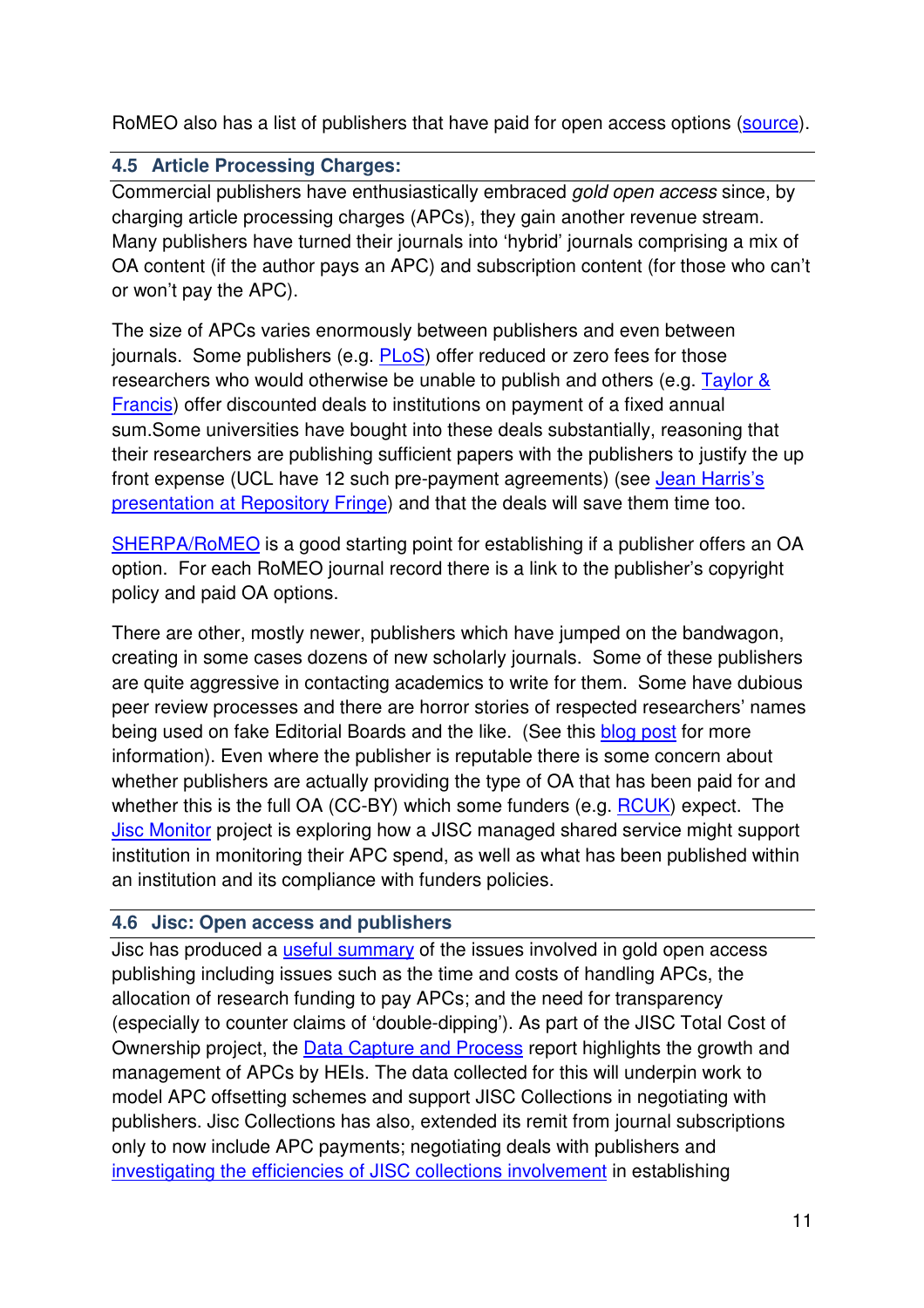processes, workflows and systems to subscriptions and payments. A particular concern at the moment is whether payment of APCs can be offset against subscription costs (to avoid the aforementioned double dipping). July 2014's **JISC** Watch from SCONUL (an informal newsletter) has an update on this.

# **4.7 Publishers Association:**

The Publishers Association is the leading trade organisation serving book, journal, audio and electronic publishers in the UK. Membership comprises 117 companies from across the trade, academic and education sectors. Its core service is representation and lobbying, around copyright, rights and other matters relevant to members.

The Publishers Association welcomed the recommendations of the Finch Report, mainly because - by choosing gold – Finch recognised their need for a sustainable business model. Further commentary on subsequent events can be found here:

- PA response on RCUK Policy on Open Access and Supporting Guidance (20 March 2013)
- PA response to BIS Select Committee Open Access (February, 2013)
- HEFCE Letter: Open Access and Submissions to the REF post-2014 response from PA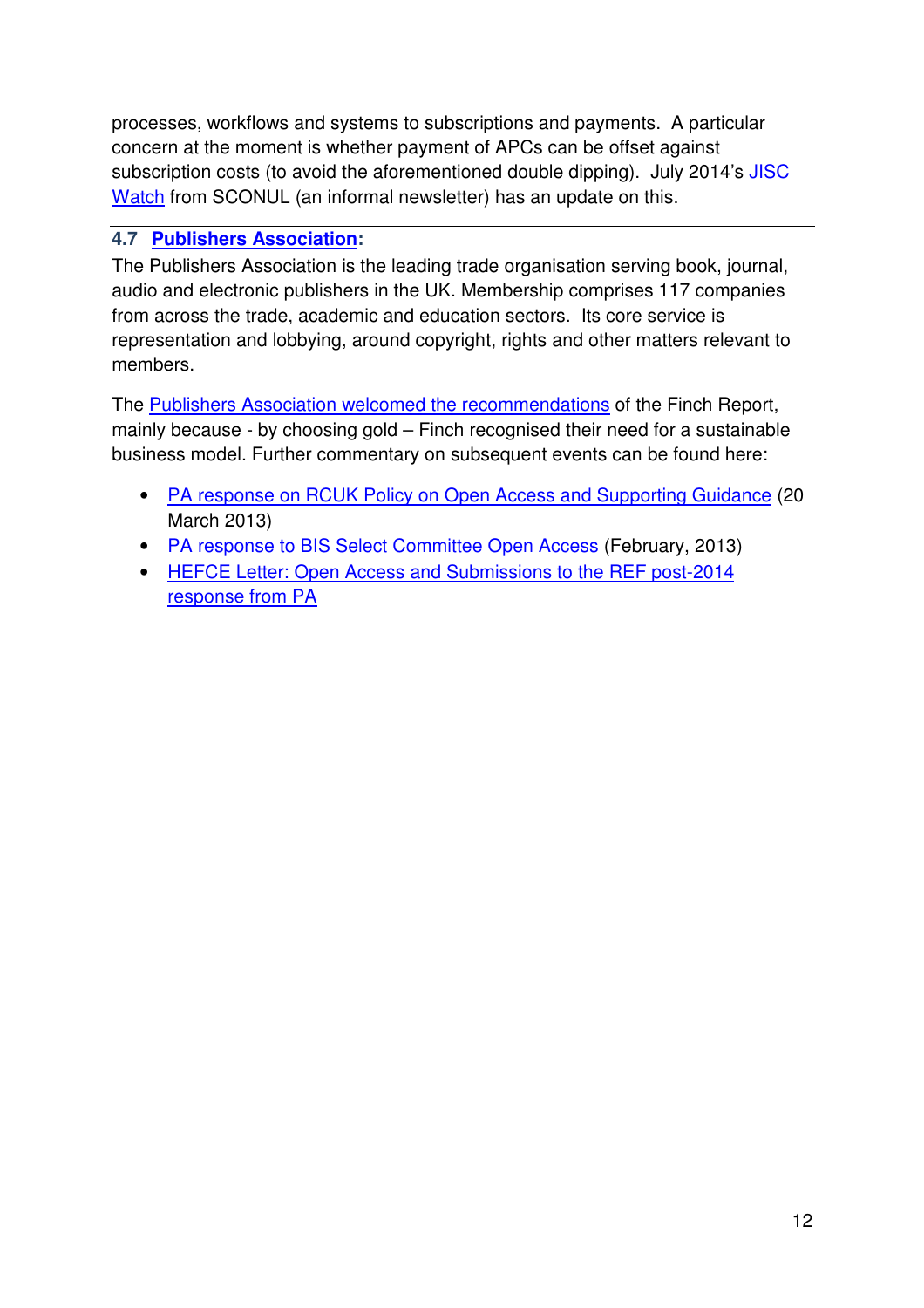# **5) Consultation Methodology**

#### **5.1 Approach and methods**

1) A qualitative approach was taken, using focus groups and interviews with a semistructured interview schedule. A very pragmatic approach was taken to recruitment and timetabling, accommodating the needs and priorities of participating staff.

#### **5.2 Sample**

Interviewees were drawn from a range of relevant staff across each institution. Potential participants were identified and approached within each institution to represent a range of OA stakeholders. The sample – across three focus groups and five interviews– consisted of 29 university staff. Participants were predominantly research staff from PhD to Professorial level, a mix of both STEM and non-STEM, and also included lecturers and research support. Interview participants were senior academics (research and strategic leads). *NB: Specific demographic profiles of focus groups and interview participants are not given due to the risk of identification. Quotes are similarly not attributed to individuals / data collection sessions. Analysis suggested that meaningful comparison between roles / disciplines (etc) was not viable (small sample size, mixed academic/support roles)* and that quotes were sufficient to provide the breadth of findings needed.

#### **5.3 Ethics and anonymity**

Ethics approval was granted by Coventry University Health and Life Sciences Ethics Committee. All participants were given an information sheet and consent form and given the chance to withdraw at any time. Sessions were digitally recorded and transcribed by the interviewer/focus group facilitator in each case. Transcripts were redacted as necessary to protect participant identity. To preserve anonymity in this report, quotes are not attributed to individuals or academic/non academic role. As the aim is to identify a broad range of needs rather than comparatively assess needs of stakeholder communities, anonymised reporting is both appropriate and complies with ethical approval.

#### **5.4 Analysis**

Transcripts were thematically analysed, with line by line by line coding followed by higher order categorisation. As the aim was to identify OA needs and associated solutions, findings (themes) were rooted in the data (i.e. based directly on transcripts rather than abstracting more conceptually). This was underpinned by a positivist, realist ontological approach (the stance that there *is* a truth to be known and it can be uncovered). Thus findings are presented within the interview schedule categories, with sub themes/categories itemised within.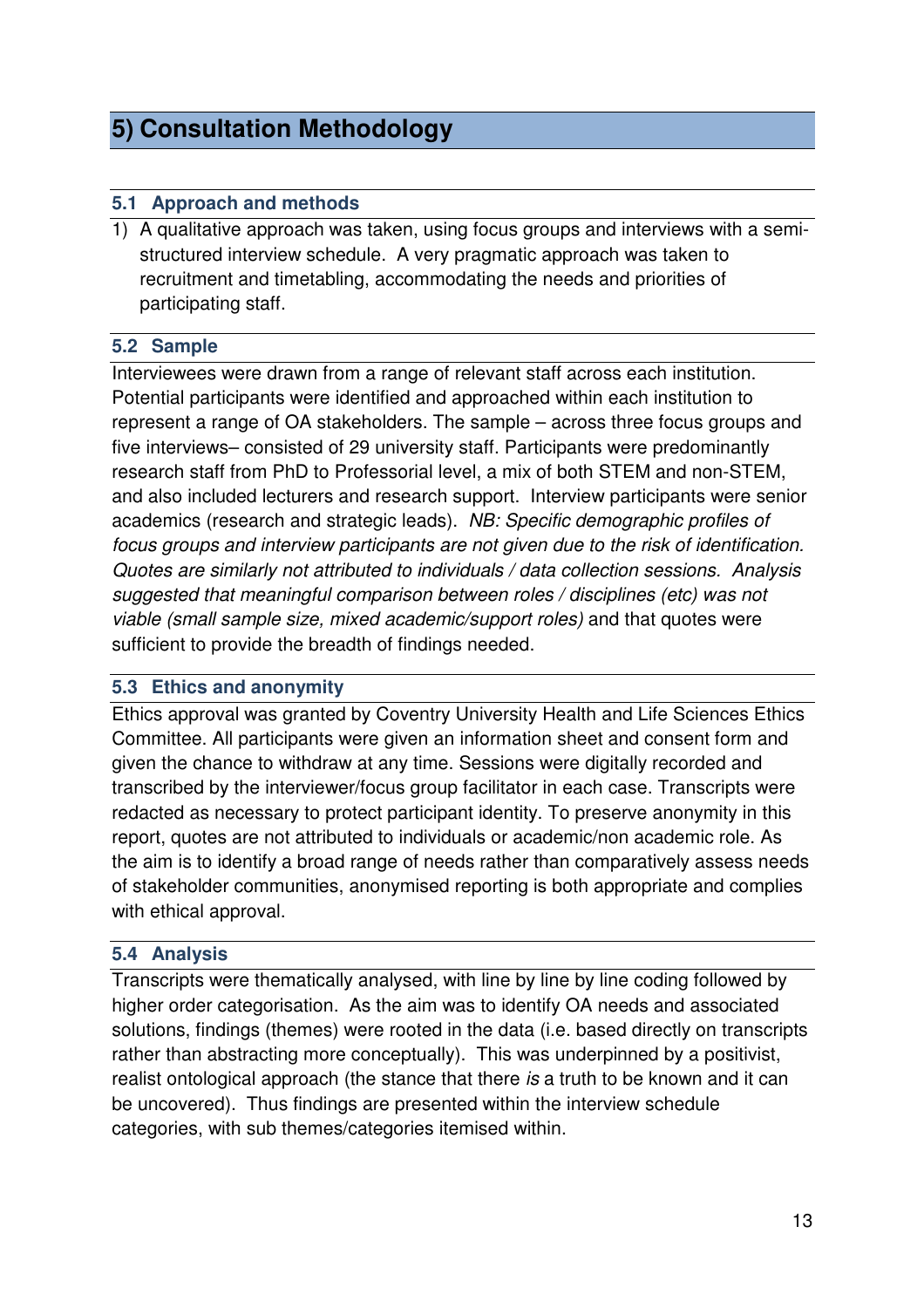# **6) Findings**

Results are presented in the following sections:

- 1. Knowledge of OA
- 2. Drivers
- 3. Barriers
- 4. Facilitators and support

Where appropriate, diagrams are provided to show the links between themes / sub themes.

#### **6.1 Knowledge of OA**

Knowledge about OA processes fell into three domains:

- **'Fact':** Knowledge that was fully detailed, understood and (where appropriate) translated into practical approaches
- **'Unsure'**: Information and understanding which is assumed, arguable, opinion or conjecture.
- **'Confused'**: Misunderstood or conflicting knowledge

#### **a) 'Fact'**

Some respondents had an excellent working knowledge of OA processes, understanding the alternative paths (Gold and Green) and the associated archiving.

*…if you have a paper accepted into a journal that is fully Open Access, they're publishing and it's completely open, that's your gold route. If you have a paper that's accepted into a journal that isn't an Open Access or you don't want to pay the additional fee for it, you can then put it into a repository ...and aside from potential copyright embargo, so it may be that it's not available for six months or whatever, it then becomes available as a green route, but the version that goes up is the final, accepted version for the journal but not once it's been formatted into that journal's kind of standard template, so it's almost like the final Word or PDFd version of it (FG2, 78-88).* 

Others had a more nuanced understanding of the financial aspect, and the availability of resources to fund APCs.

*… legitimate journals charge for Open Access and they have various different types of embargos and stuff…if you want it to be free immediately you'll have to pay quite a substantial amount of money. And a lot of national, international funding bodies will put that into the money that they're giving you, knowing that when you put into a reputable journal, they want it to be Open Access and they'll give you that money (FG2 189-196)*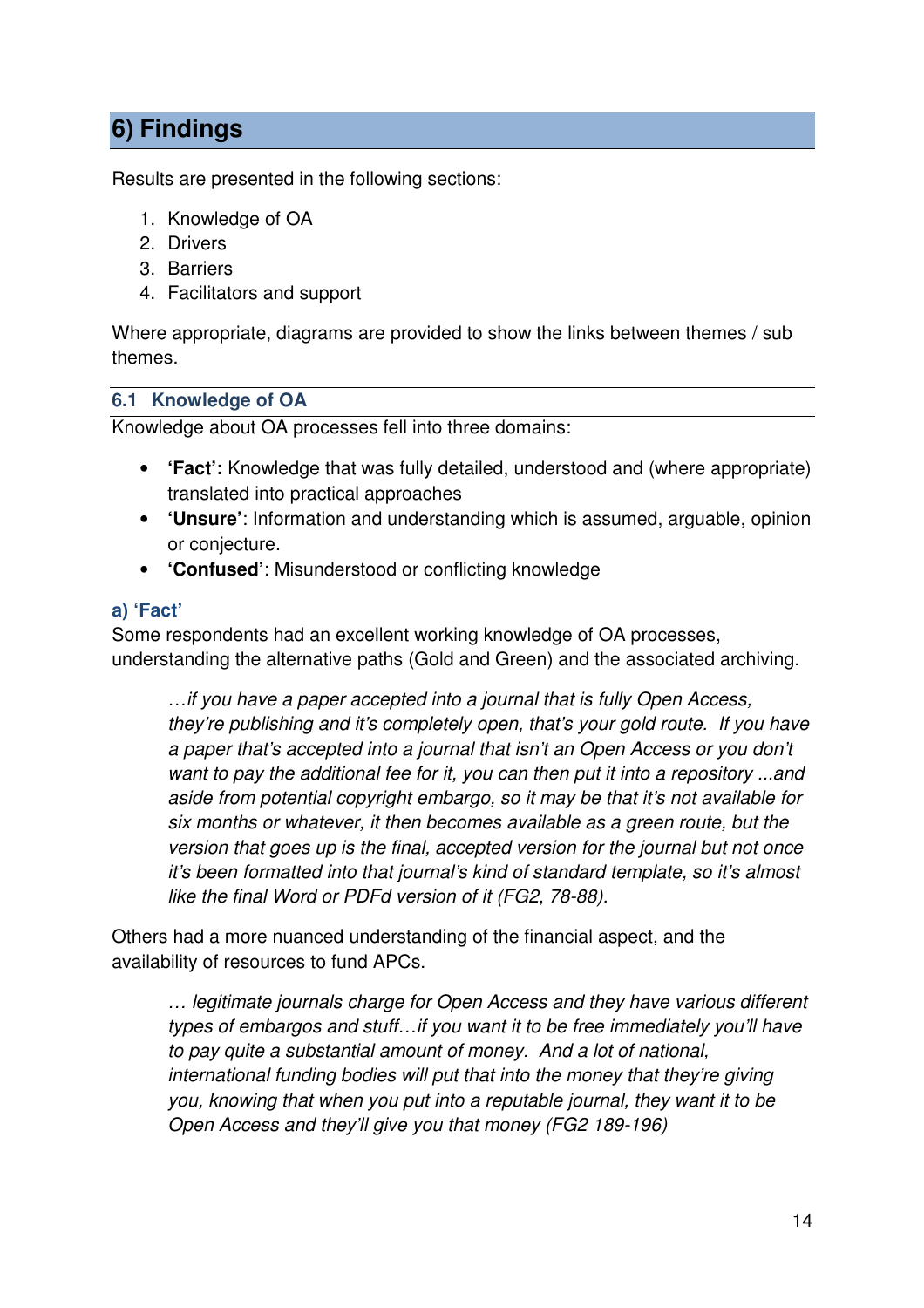One respondent outlined a business-focused solution to planning funds for OA, capitalising on funding criteria to support publishing costs:

*[I've started] putting a clause into our proposals that says unless you allow us to put this in the public domain, we have to charge you VAT. We have costed for dissemination that means that we don't charge you VAT. If you want us to revise that, then the costs will be changed accordingly (FG1 212-220)* 

However, there is also recognition that such opportunities are proportional to the size of the project and funding available:

*But on the smaller projects, obviously you can't go for the APC route, because that would be more than 20% of the value of the project (FG1 236-7)* 

This level of detail however was restricted largely to a small number of participants, with some holding considerable, operational knowledge with most demonstrating a more vague understanding.

#### **b) 'Unsure;**

Data also showed a level of debate and assumptive statements around OA paths, leading to a lack of certainty. Even where the difference between Gold and Green is understood, the merits of each path fall under a further level of scrutiny. Gold is consistently cited as the 'better' route, but with caveats over the cost that this incurs:

*I know mostly about what the general philosophy is behind it; why the Councils are going for open access and why it's a good thing, but actual routes I'm not so sure of what we're doing. I know publishers now offer an open access option and you have to pay more for that, so that's one route and I understand the University are putting in some routes themselves with author copies (I1 22-26)* 

Perhaps more insightfully, participants made reference to the relative merits of each route and the intrinsic value of each approach. The merits of Green were continually positioned only in relation to the high costs of Gold; i.e. that Green solves the financial problem, it is not a valuable route otherwise.

*Well, the debates I've been reading about it on various kind of forums, it seems that gold is considered to be the kind of, the gold standard in terms of what you're actually giving as Open Access, is the final formatted version, as it would have gone into the journal, so it's the journal's own Open Access. As opposed to the green route being almost like the way to get around the implications of an Open Access journal, particularly in terms of financial costs (FG2 63-68)* 

Lack of clarity extended to understanding on OA compliance requirements: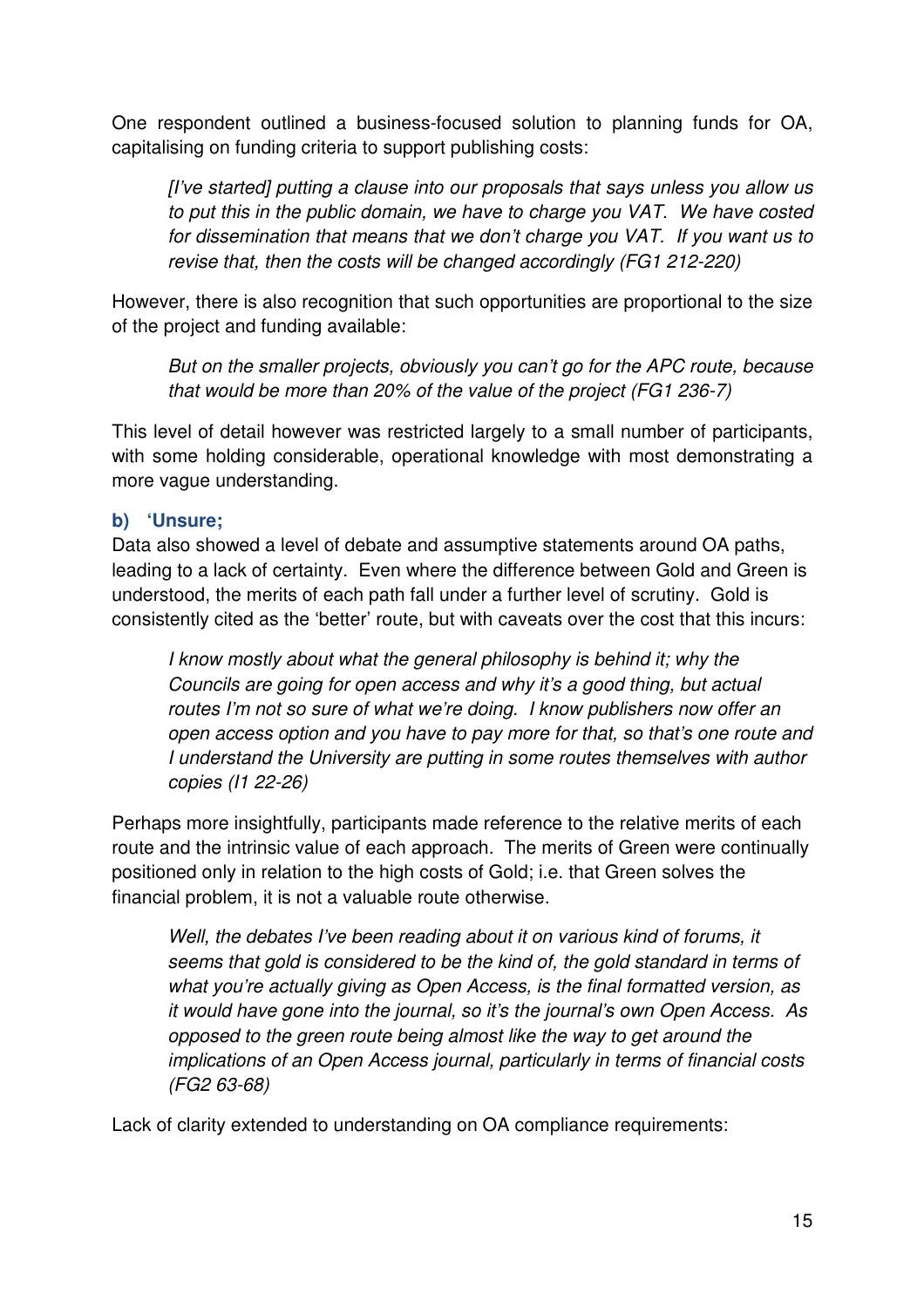*I think someone was telling me last week, from 2016 it's going to be mandatory? (I5 16-7)* 

# **c) 'Confused'**

Inherent in much of the discussion on OA however was a sense of confusion and a lack of clarity on what OA was or how it operated.

 *I remain somewhat bemused by the issues involved (I4 62)* 

As a result discussions easily veered in allied directions such as OA publishing, data, article availability and subscriptions. In one focus group discussion a participant highlighted the divergence of conversation and the clarity on where free access was positioned:

*No, we're talking about two different things, she's talking about, you know, publication on those journals, that shouldn't be free, but then access to those journals, yes(FG2,199-201)* 

The OA agenda was also conflated with general visibility for outputs, with online presence cited as part of overall funding compliance but with an unclear connection to OA compliance itself:

*I think as a requirement, some of the, you know, organisations expect you to say, have a website for the project you're doing and that you publish your research outputs there. So it's perhaps a bit different to the Open Access of this, to the, you know, the journals, it's different, but still…(FG2 292-5)* 

Overall knowledge demonstrated within these groups reflects a range of understanding, from highly detailed and operational through to general awareness with a lack of clarity over the processes.

# **Learning for OA Workflow development (Knowledge):**

The OA knowledge base varies substantially. Learning objectives for strategies to improve OA understanding in the academic and research support communities should include:

- 1) Understand the formal OA agenda and the definition of 'compliance'
- 2) Understand the Green and Gold paths with associated archiving and versioning controls
- 3) Understand the cost, profile and impact implications of each route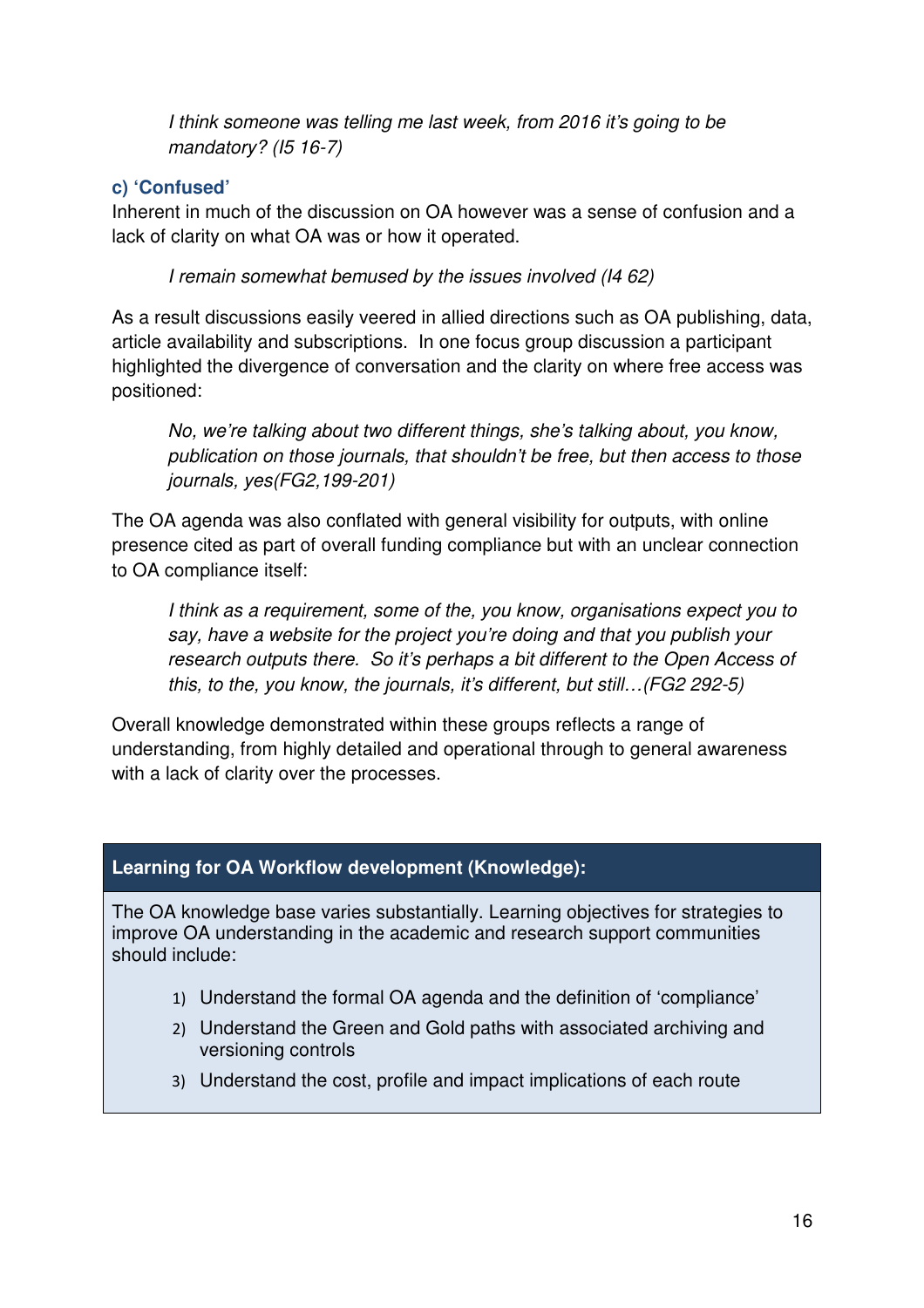#### **6.2 Drivers**

Analysis of responses on 'Drivers for OA' revealed a three tiered but interlinked set of drivers:

- 1) External drivers
- 2) Institutional drivers
- 3) Individual motivations

Figure 2 shows the links between these drivers and the associated subthemes. NB: Categories are not mutually exclusive but rather indicate the root of the motivation/drive.





## **a) External drivers**

Participants cited multiple external drivers for OA, with the main two being **REF** and **funding** mandates. REF was the most swiftly cited reason in both groups, with clear understanding that OA was fundamental criteria for inclusion in the next REF. This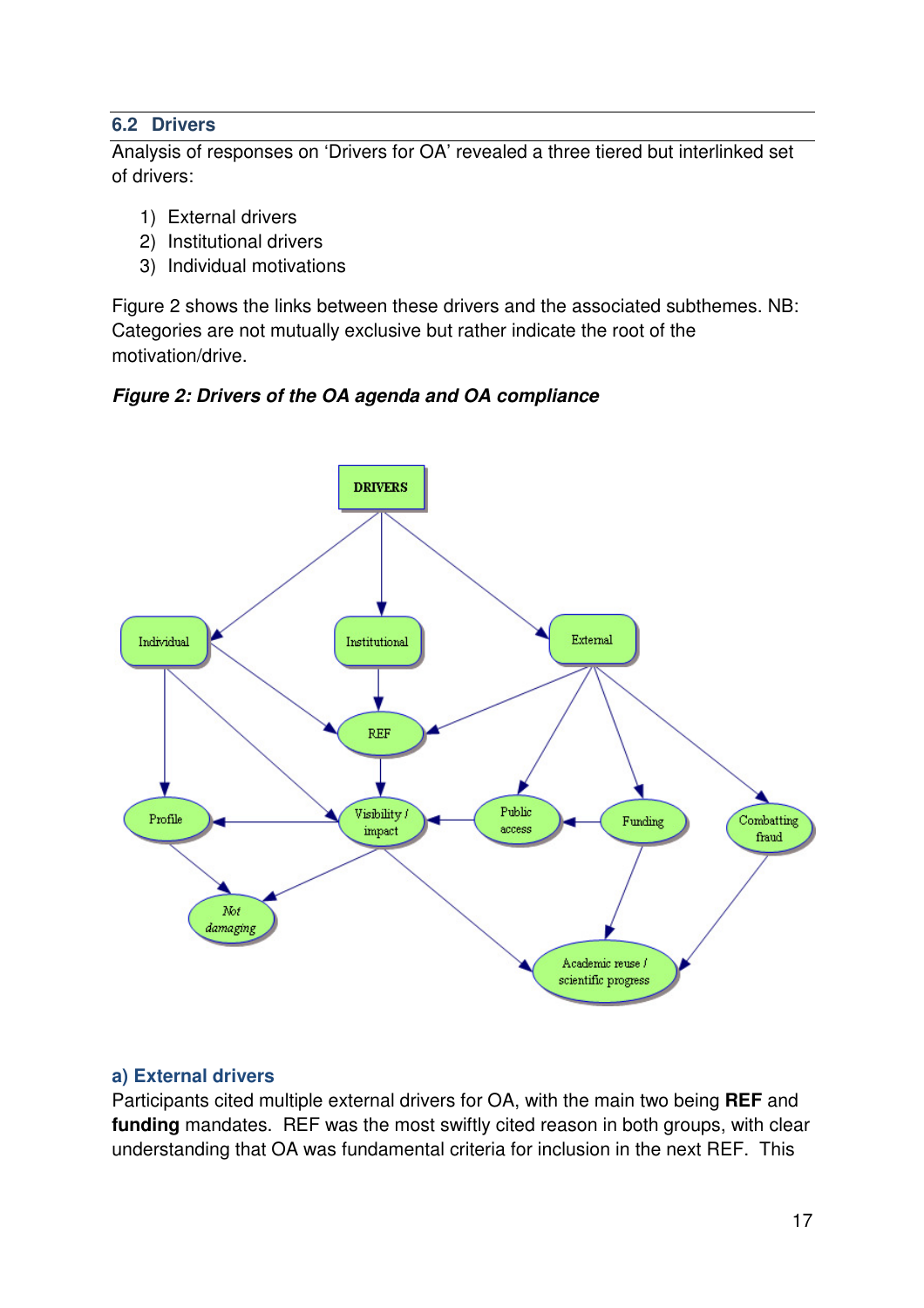binary 'in or out' function of OA formed the basis of the drive to support OA compliance immediately:

*If you can't submit it to REF if it's not Open Access, then there's not much point (FG1 62)* 

Funders' mandates for publication and data release were understood in terms of justifying public funding and enabling **public access**.

*… the public, in the end, are paying for, whatever route they come through … And the idea is that, therefore, the public should be able to access what they're paying for. And I totally agree with that. I'm not sure that, necessarily, they want to, they know they can, or anything else. But they should be able to, if they want to. And I think that's, for me, that is impactful and purposeful research. (FG1 557-64)* 

*…it's public money, it's Government money coming from RCUK, charity money then you've got a responsibility to be open and transparent. (I3, 42-43)* 

This mirrored a more general view that OA supported the impact agenda:

*…it's really partly to promote impact, which is part of the new agenda. So it's getting it out there and it's optimising the readership in some way (I2 7-9)* 

In parallel funders' were believed to be driven to push secondary data / **data reuse** to both accelerate academic research and reduce duplication of funding for existing work:

*I think the funders and, sort of, Research Councils particularly are the main driver for that, because ESRC, a few years ago, made a big thing about using more* **secondary data** *in their research proposals. And I think that is valid, they want more, and better use of research that they've already paid for, but I think it is primarily the funders that are driving that. I haven't, I've heard less about making data Open Access from HEFCE, and, I don't think I've heard anything from HEFCE about making data Open Access, but the big funders certainly want more [inaudible], essentially. (FG1 852-9)* 

*…if a government body has paid for somebody to do something and the data is in existence then to pay somebody else to do something either very similar, then the government quite rightly or the big funding bodies, whoever, could quite rightly say, "Actually the data's there, if you want to look at it in a different way, fine." (FG2 791-6)* 

*[OA] speeds up the* **rate of progress** *because you've got more people that can just jump on things (FG2 849-51)* 

Academic reuse for data was also cited as a means to combat fraudulent reporting of research.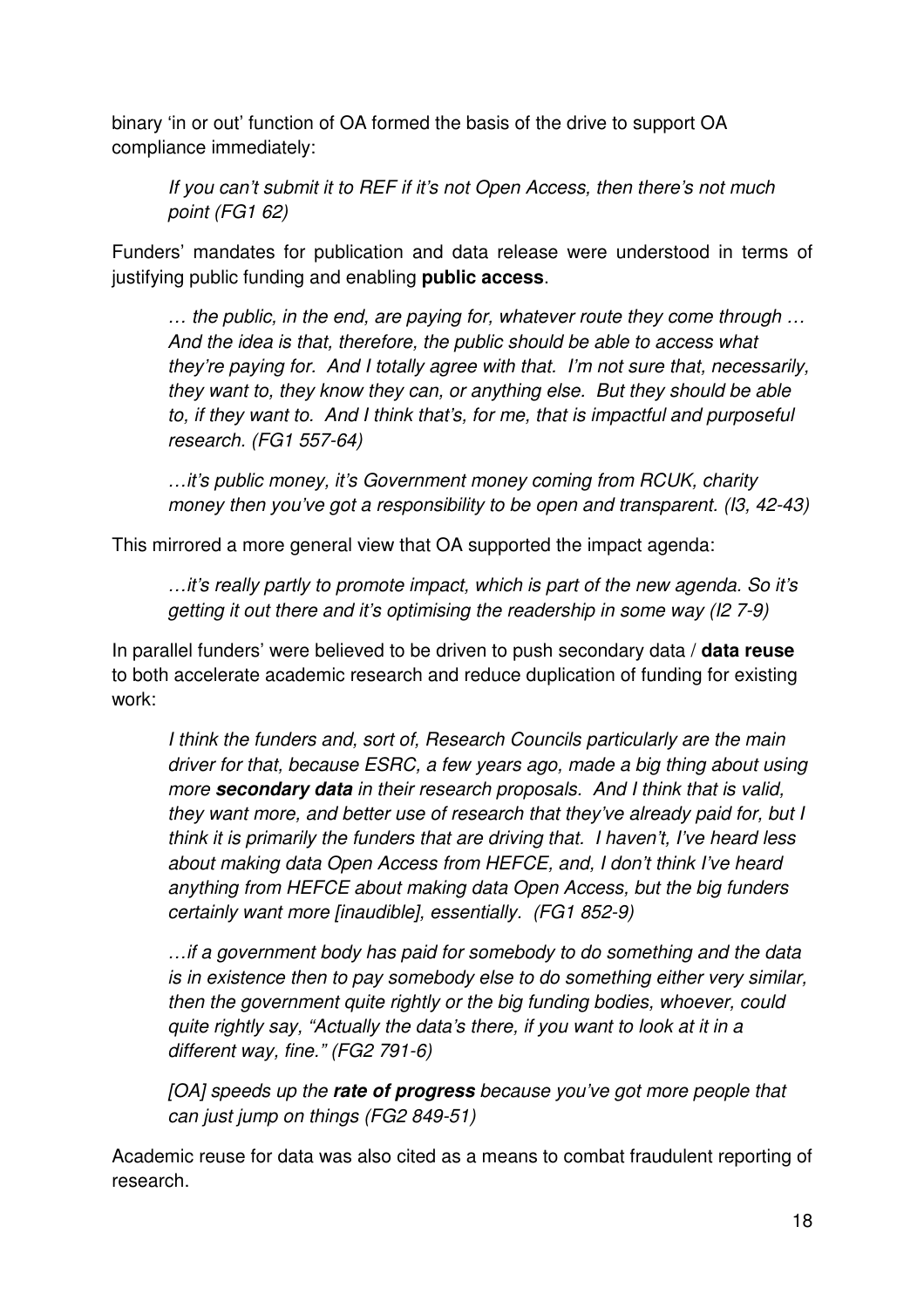*… transparency and to avoid a, kind of a misconduct I suppose. There have been a couple of cases recently where papers have been withdrawn from quite prestigious journals because it's turned out that there's been falsification of data (FG2, 778-83)* 

There were however concerns that the availability of data may simultaneously support funders to finance more original research, but may reduce funding available for similar work **(duplication)** or replication:

*And also, you were talking about the funding bodies, if they, they don't want to be duplicating stuff that's already been done* (FG2942-6)

*You have to demonstrate when you are putting a research council application in that the data you are seeking is new and original and it's not already out there (I5 173-5)* 

These external drivers dovetailed with institutional and individual drivers most prominently via the **impact** agenda and perceived benefits of **research visibility**:

*...the greater good requirement is to be for others to be able to see the research others have done and build on it. Because the more open we can be about our results and our research the better it generally is for the scientific effort and so on, so that we can get really good research done as a country, and world really because when they're open of course, they are open to everybody (I1 8-12)* 

*We might be looking at a REF point of view at impact outside of academic impact, but there is still having academic impact….being able to see the research that comes off your initial research is still a good thing (I3 90-93)* 

#### **b) Institutional drivers**

With **REF** as a primary external driver, this was also positioned at the institutional level with respondents citing the need to facilitate their institutional submission as a primary driver:

*… the main reason that we want to do Open Access is to get your work out there but ultimately, like I said, the next REF, I'm looking at the perspective that we need people from our organisation in the next REF submission and they're going to put restrictions on that only things that have been made Open Access will be admissible. (FG2 216-221)* 

Responses highlighted that for some, the strategic aims of the institution overrode any personal or wider, external agendas. More simply, institutional decree was the sole driver of OA compliance for some individuals:

*I do it because it's what we're asked to do as an institution, rather than for any personal reason really (FG1 501-2)*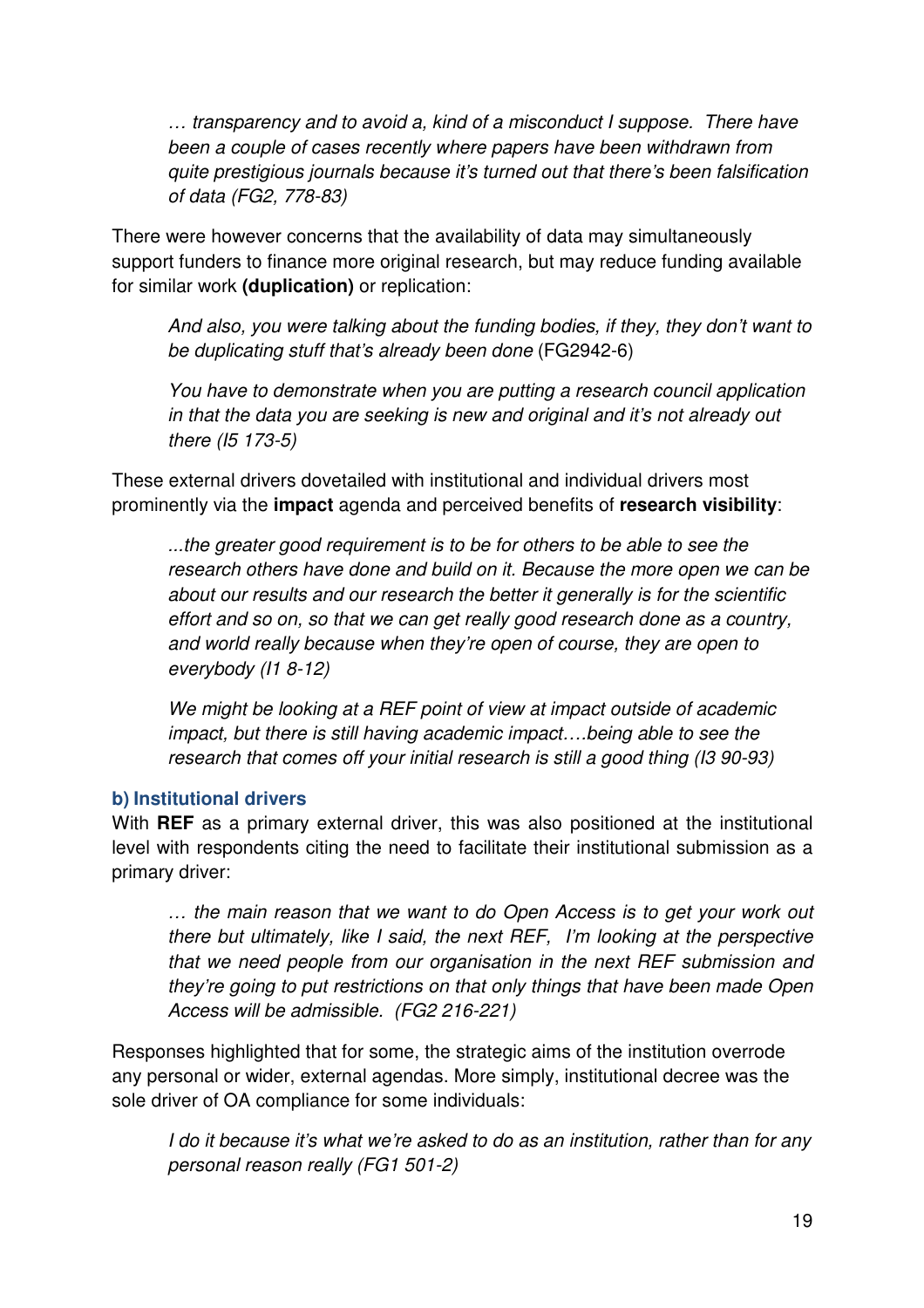*Because it underpins the aims of the institute. You know, the institute is aiming to improve the health and wellbeing of the population (FG1 518-9).* 

#### **c) Individual drivers**

Alongside the wish to be included in the REF, individuals were mostly motivated by the contribution of OA to profile building and enhanced visibility of research. Multiple co-related drivers were presented, covering an overall belief that OA enhances / enables public access and the speed of dissemination:

*I mean you want your publication to reach, I mean, as wide an audience as possible, so Open Access is that way (FG2 105-6)* 

*I've worked with various community stakeholders, and they want access to the research. And they always complain, like, oh, we can only get reports, we can't get access to the peer review publication, because we have to pay and we don't have money to pay for that. So I think that is, I agree that it should be made publicly available (FG1 551-5)* 

*Publishing in Open Access journals is…much quicker, so your publication gets out their much faster (FG3 587-8)* 

In parallel this visibility and access may stimulate interest by funders and attract future research opportunities:

*within the local communities…if there is Open Access to the work that we do with the university, and its reputation, commissioners might come more readily to us to have research done here, when they see that we are producing research with value (FG1 75-9)* 

*if you're doing a sort of programme of research, if you need to demonstrate what you've achieved… then you will go for Open Access, if you can, because…you'll get them out there quicker and then you can reference them in your funding applications for the next stage (FG3 599-603)* 

Respondents also noted the potential within-academia benefits, with higher visibility through OA potentially generating more citations.

*And there's more chance of people noticing you because it becomes a public asset, freely available to everyone. More people are likely to have a look at your research and you're more likely to be cited than if you had suddenly taken your work to subscribe only journals (FG2 32-5)* 

*…the likelihood that people will read it and cite it and it'll influence more people's work (FG2 98-9)* 

*The more accessible your research is, the more you enhance your profile. (I4 31-32)*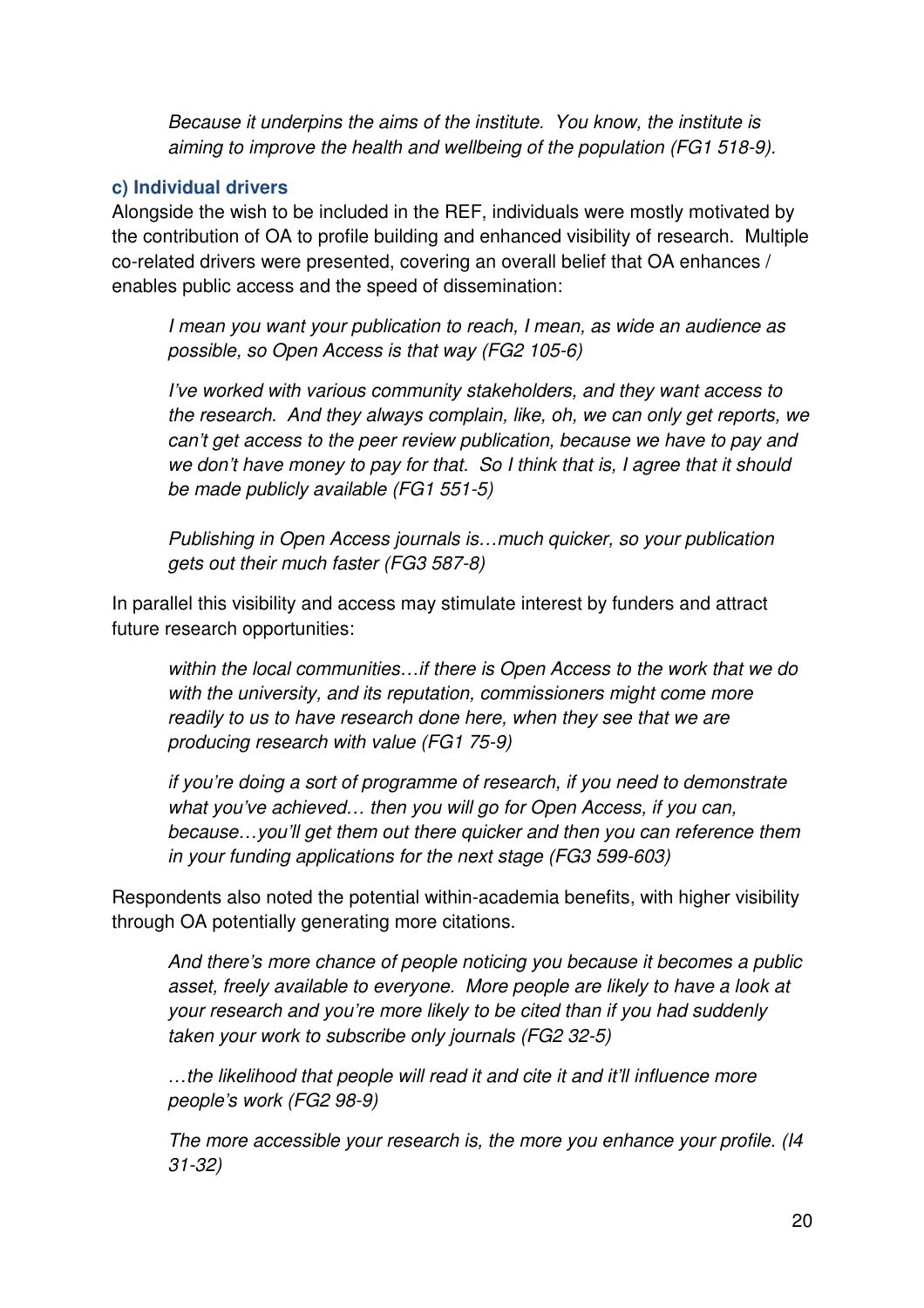Ultimately the individual drives reflected the implicit link between OA and impact:

*If it can't be accessed in the Open Access arena, then it, then that limits the impact that it can have (FG1 71-2)* 

#### **Learning for OA Workflow development (Drivers):**

There are multiple and interlinked drivers for OA within the HE community, with REF and funding most strongly persuasive. Operational objectives should therefore include:

- 1) Clarify and emphasise the REF requirements for OA
- 2) Clarify and emphasise specific funders' requirements for OA
- 3) Clarify and emphasise the benefit of increasing access to articles via OA routes (including visibility, speed of dissemination and citations, impact and positive public reception)
- 4) Communicate a clear and consistent institutional message on the value of OA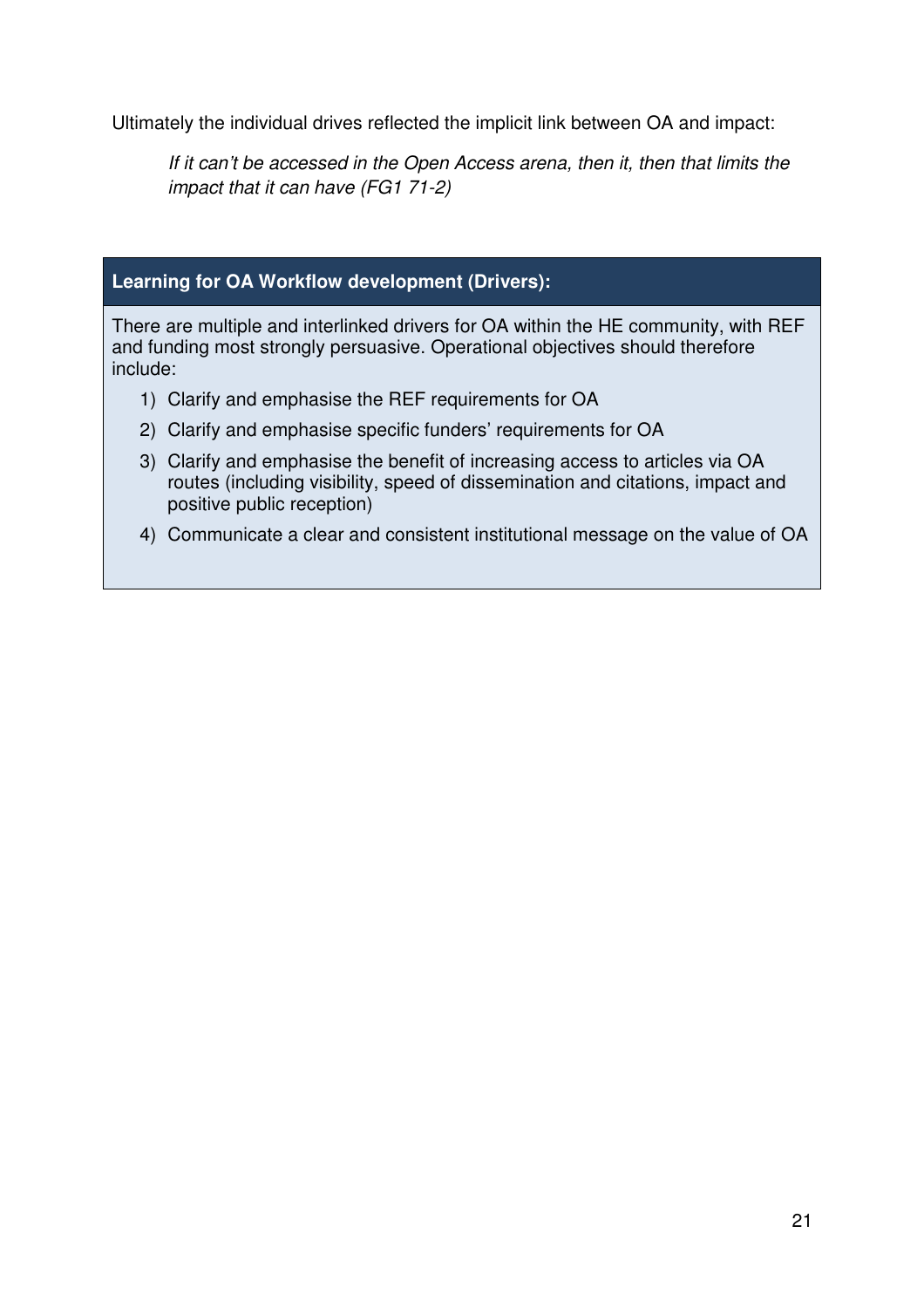#### **6.3 Barriers**

Participants highlighted a large variety of barriers to OA publishing and data release. These are summarised in Figure 3 overleaf. Factors are often interlinked, and whilst linearly presented reflect a larger and complex set of variables underpinning OA activity.

#### **a) Money**

Funding for OA is seen as a complex issue, comprising a mix of practical limitations, funder mandates and broader attitudes and concerns. Fundamental issues on the availability of funds for Gold were:

The overall **limited funds** available, along with concerns over where funding could be found:

 *[funders] might require it but the pot is only so big (FG2, 389)* 

*I guess our main concern would be the cash, at the end of the day…if we want to publish Open Access, we have to spend pretty much our entire research budget for [redacted] on publishing one article (FG 1 335-9) .* 

Specific issues relating to funding from **charities**:

*charities who are funding research aren't, they don't really mind that much if it's Open Access, they don't stipulate it so in turn you can't then go ask for a couple of thousand to do it (FG2 403-5)* 

And a broader concern about those **researchers who do not have access to any relevant funds:** 

*if you're between jobs or that sort of thing, or relating to a PhD and wanting to publish, again getting your hands on the money to do it in an Open Access way is a real pickle for these sorts of, people in these sorts of positions. And you know, this is really, really detrimental to the people wanting to start off getting an academic career (FG2 422-6)* 

Financial concerns were cited frequently and early in discussions, suggesting their salience in attitude formation about OA.

#### **b) Planning**

Inextricably linked to financial considerations is the ability to plan OA publications. Aside from the mechanisms to fund OA outputs and the pro/anti-OA attitudes to decisions, the process of planning is difficult. Much of the challenge relates to the **difficulty in establishing a likely cost** of publication from the outset, with some describing this as a *'finger in the air, an average amount'* (FG1 117-8). However, the need to do so was understood: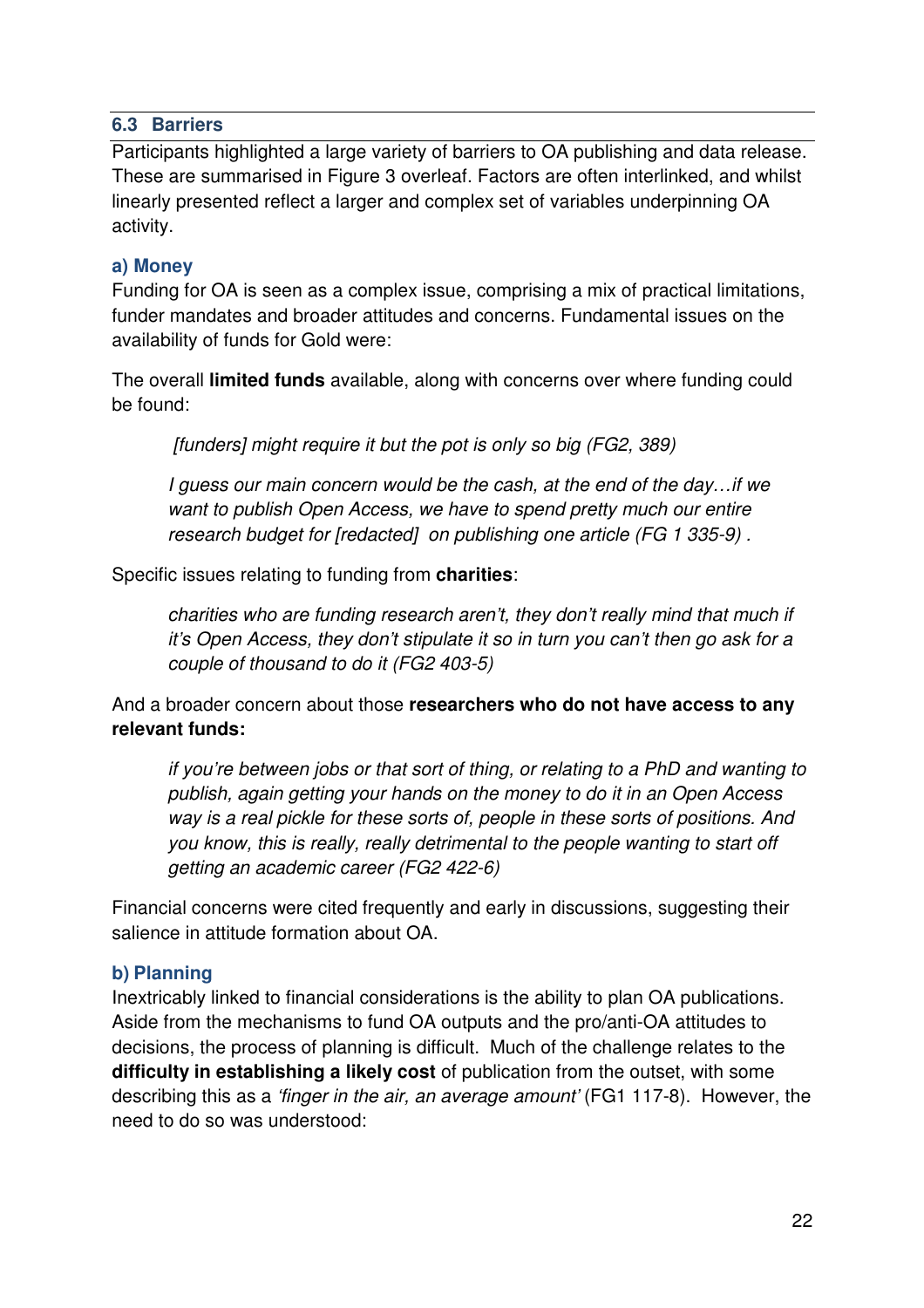*you've got to second-guess it up front, it's no good going in at the end and saying, "Oh, by the way..." (FG1 111-2)* 

A related concern revolved around the **changeable and unexpected** nature of research and the how planning may not match the ultimate journal submitted to.

*it might not be the journal that you end up publishing in (FG1 143-4).* 

*Cause one of the problems…is that even at the outset of the research, when you're putting your proposal in, you might say, "Oh, well, I want to publish an article in the journal of," and you can look up how much they charge for gold standard. But when it comes down to it, when the research is done, and when you're actually writing the articles, you might go to a totally different journal, and that might have a different pricing structure (FG 123-9)* 

*it's going to influence which type of journals we're going to be able to put papers into because some funding you do bid for with something built in to pay for those but if you haven't already kind of pre-empted that it becomes unaffordable (FG2 26-9)* 

OA discourse is to a large extent underpinned by the belief that there is a finite 'pot' of money available, easily exhausted by Gold routes and can counterproductively limit outputs as a result:

*I think one of the concerns of Open Access, it would limit the amount of publications someone can do within a certain period of time especially if their project is, they are investigating a very fertile topic that can generate many papers, they'd be limited by the budget, publication budget, of how much they can publish (FG3 380-4)* 

The overarching dialogue about planning financially related to the explicit cost of Gold rather than the lower (free) cost for Green. Arguably therefore the financial barriers to Gold OA mask the opportunities afforded by Green, and lead to a higher perceived complexity in planning OA outputs as a result.

## **c) Attitudes**

Participants' attitudes to OA funding and the associated planning showed concerns over both the **impact of building costs** into bids...

*bidding is already difficult enough and people look at, you know, what you're putting in as opposed to what other people are putting in and if you put this additional cost in (FG2 378-80)* 

...alongside the **strategic decision making** which occurs as a result of building in a paywall on the academic (rather than reader) side and the dilemma between **specialised vs high impact factor** outlet: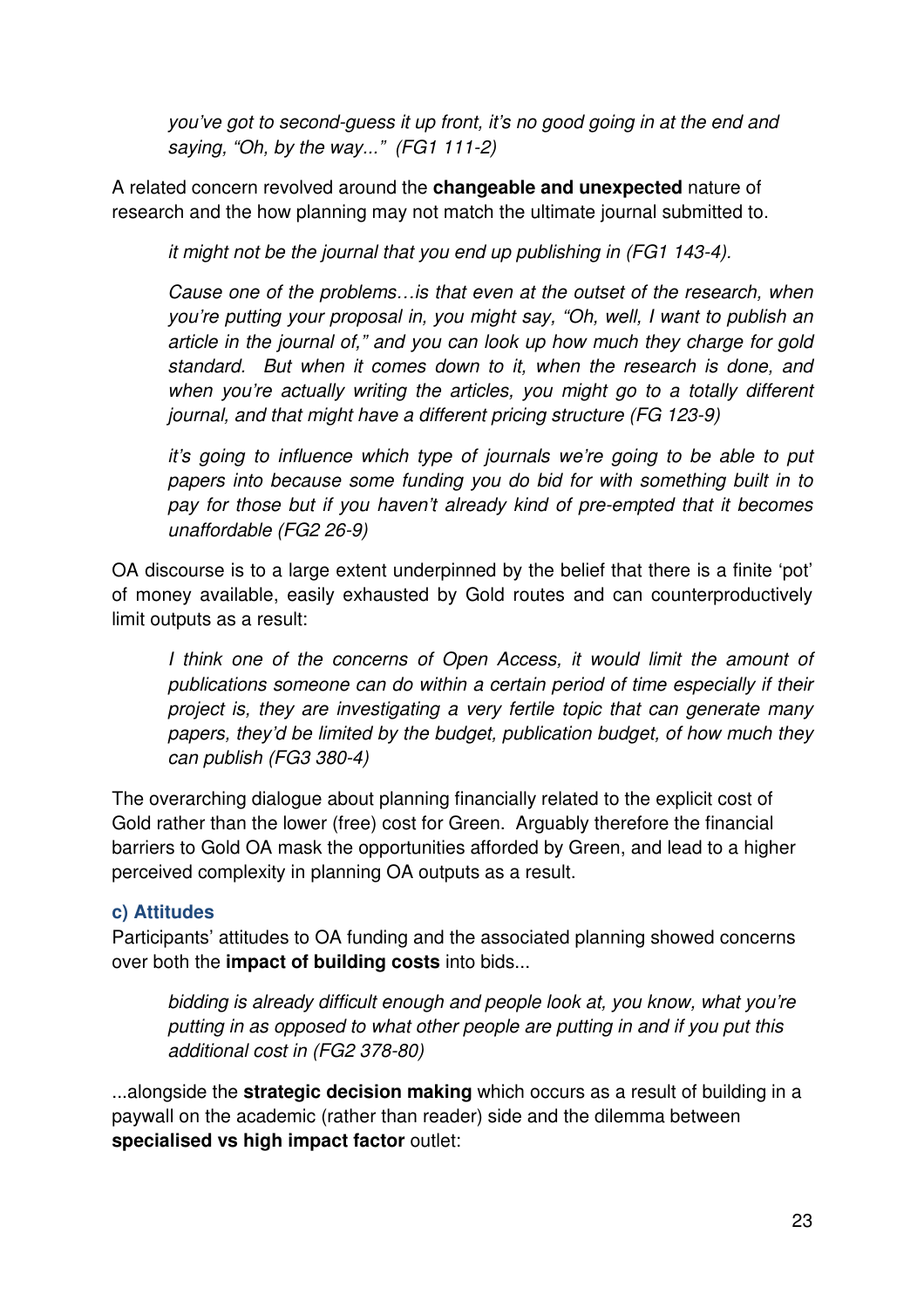*There's one specialist journal I know that I would like to publish in …. I sort of raise that at my [name of group and [will be told] "Well there's no money to publish there," but it's quite a good journal, all those kind of specialists in my field…and it would be useful place to put an article to raise my profile. But … it's not seen as high enough credibility journal to warrant, you know, the university…spending it on that journal (FG2 355-65)*

More fundamentally, attitudes to OA reflect a perceived stigma of green publishing by the academic community:

*the* **academic snobbery** *aspect, that if you didn't publish it the proper way, the gold way, that perhaps it could end up with less credibility because it's gone through the green route (FG2 478-80)* 

# **d) Output**

The nature of the output(s) adds considerable complexity to OA publishing, automatically producing a series of points at which barriers occur. Traditionally journal articles were a single item, with the journal copy the only version and physically available only at the point of publication. However, with the advent of electronic journals and the OA agenda, versions exist pre-print, may not be physically printed and require a version to be deposited in an institutional repository. The situation is complicated by the publishing transaction occurring between the author and publisher, aside from university input. The upshot of this is that increased and unprecedented **responsibility is placed on the researcher** to comply with guidelines and the risk of having unintentionally *'transgressed' (FG1 393).* 

A primary source of discomfort was the **credibility of OA journals**. With the emergence of OA, authors have become increasingly concerned about the rise of fraudulent journals and the difficulty determining which are legitimate. This difficulty is compounded by the lack of 'quality' markers and self-branding:

*a lot of websites, they claim they are digital libraries or whatever (FG2 147)* 

*there are a few dodgy journals, they…try to make money from…publishing your papers (FG2 137-9)* 

*the sudden push for Open Access means there's a whole load of new journals that have appeared and trying to kind of navigate your way through the credibility of them because especially if they're new journals, you can't necessarily rely on looking at an impact factor to see how credible they are because you don't expect that to really be effective for a few years until the citations have started, so knowing whether to put your eggs in that basket or that other one is not going to be easy (FG2 727-34).* 

Such concerns complicate an already difficult process for choosing a high quality journal: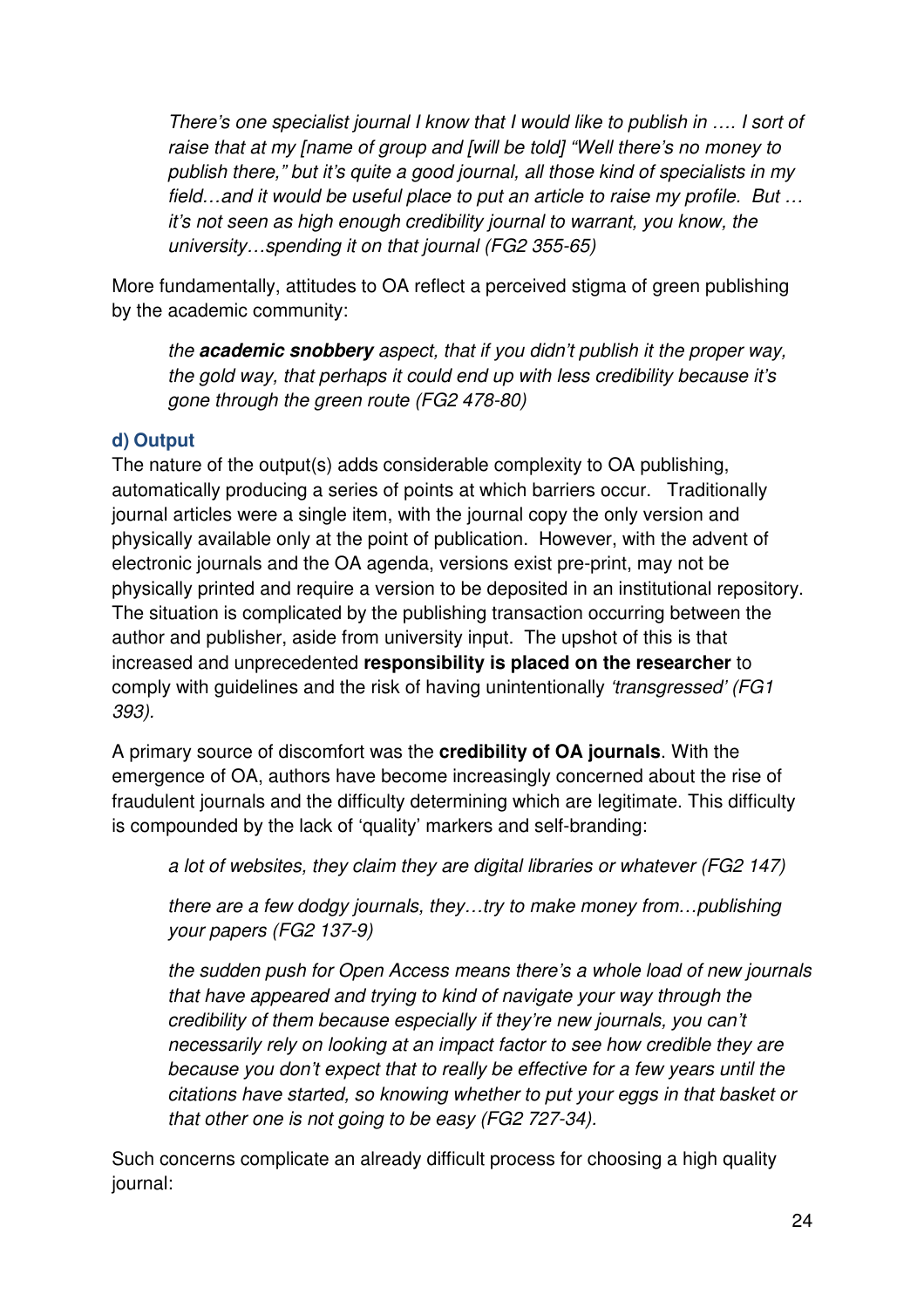*… bottom line is getting it published. If I can get it published Open Access, then that's a boon. But, you know, if it's either Open Access or nothing, then that's going to give us a real problem....because some of them…have got very specific audiences, or specific type of research or evaluation, and the appropriate outlets are rather limited (FG1 259-64)*

There are also negative implications for disciplines and sub-specialities resulting from the OA funding model:

*….there is a major concern in the humanities and some of the social sciences, and that is that professional societies depend on their journals for a source of income and if that business model is undermine then some professional associations would have serious concerns (I4 22-6)* 

Open Access compliance adds a new tier of effort and complexity, with versions of articles to be **deposited in an institutional repository**. With HEFCE rules on article visibility, this is a time urgent activity and requires authors to (a) know the rules and (b) action accordingly:

*the onus is on the researcher, at whatever level, to send it on acceptance, not at the point it's published (FG1 418-9)* 

*whether there are any specific procedures that we should be following now, I'm not sure whether those are in place or not, or perhaps that's something we are currently developing at the University (I1 64-67).*

In contrast to the urgency, participants' responses suggested a level of ambivalence and inaction which led to inconsistent depositing/archiving:

*I've published about three or four articles ... that really ought to be on there, and I know they're not, and I haven't put them on. So the titles are on, but not the actual, I haven't actually posted the article on (FG1 359-62).* 

*I, every now and again I do a, sort of, blitz, in actually sending my references through, but then actually, there's a bit of a delay in sending PDFs (FG1 369- 71).* 

Such responses were qualified by authors by acknowledging the **copyright** hurdles to depositing:

*But my excuse for that, apart from the fact that I forget to do it, is, I'm actually not sure of the copyright (FG1 371-2)* 

*I send the wrong one, anybody will check it? (FG1 384-5)* 

*It's not a simple matter of, oh, here's the PDF. You've got to actually go back*  to the journal and check what the copyright is, and when can you send it, and *…you think, oh, I can send it in two month's time (FG1 399-403)*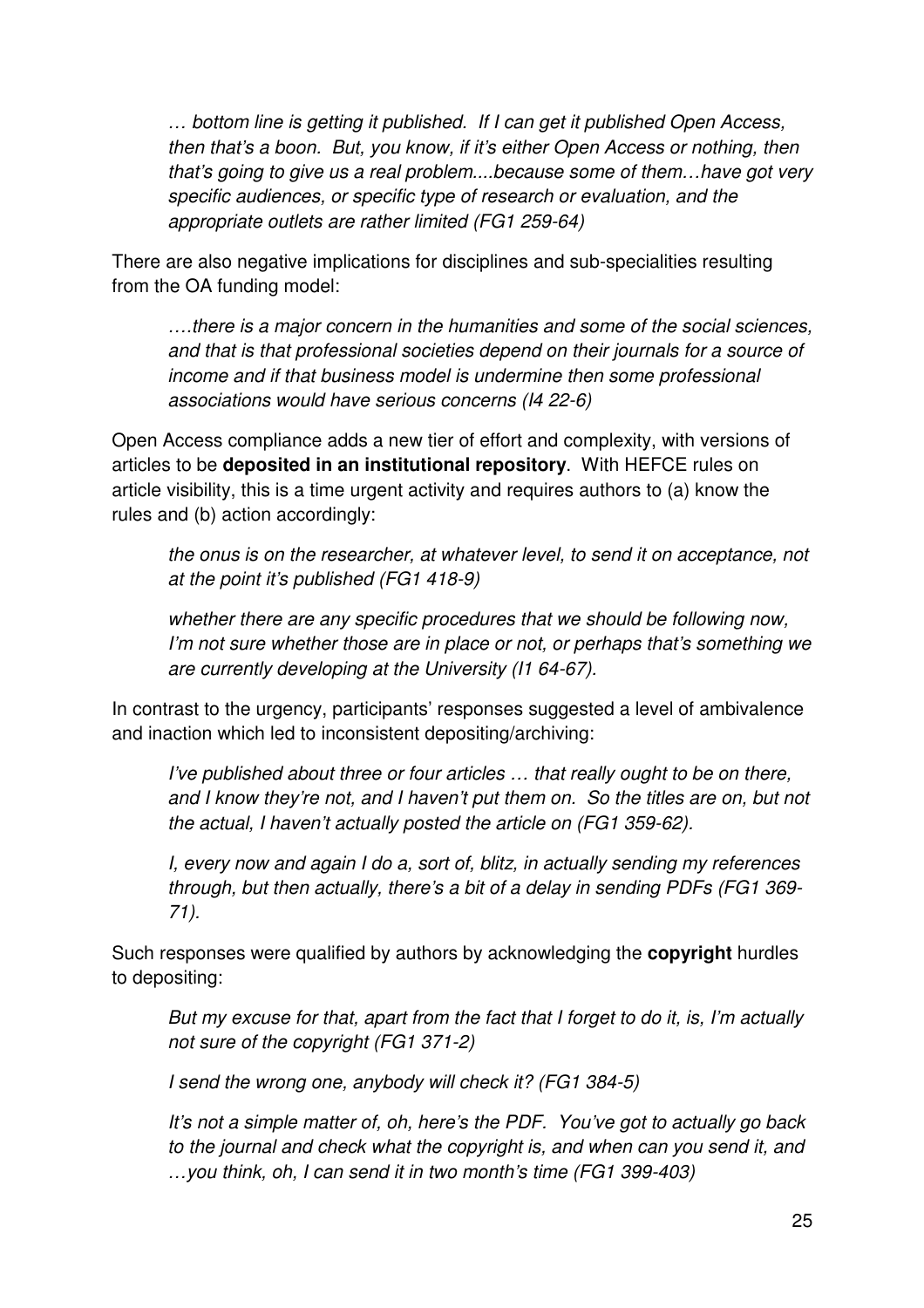The resulting multiple **versions** (journal version plus institutional version) also triggered concerns about harmonising **citations** and negative effects on paper **aesthetics**. With a journal and an archived copy, citations to the printed paper may be reduced /masked by citations to the archive copy:

*particularly students who use Google Scholar a lot will be flagging up your green route work possibly and citing that and does that then get cited differently than the actual publication?(FG2 594-98)* 

Equally the presentation and pagination differences between a pre-print and print version can cause issues with citations:

*But if you're citing specific pages within then they will be different and you might get confusion about some, so-and-so saying something on page 12 in the green version, which is actually on page 15 in the other version, but actually page 12 makes perfect sense in a different context and suddenly you've created a, you know, sort of, a mis-communication (FG2 522-5).* 

This combination of factors can make academics uneasy about the archiving process and detract more from Green as a viable option.

*It feels slightly uncomfortable putting something up that I know is not quite right…that I know there are minor errors within it (FG3 288-9)* 

Finally, when juxtaposed with other 'visibility routes', institutional repository deposit can seem less appealing and thus reduce likely compliance:

*If I'm talking to people outside the university they're more likely to be on ResearchGate than they are to go looking for [repository] … nobody asks you, "Have you got an institutional repository where your papers are held?" …they'll say, "Are you on ResearchGate?" …and ResearchGate will ask me. If I have something new published I get an email saying, "Is this your publication?" - [the repository] doesn't do that so it doesn't prompt me to go into it and that's probably why I haven't visited it for a while (FG3 539-55)* 

Data suggests a compliance risk generated by limited understanding of time urgency, ambivalence through lack of knowledge and attention focused on journal choice. Versioning and the multiple copies this produces also reduce acceptability of (especially green) OA

#### **e) Research data**

The potential need to release research data also concerned many of the participants. A key anxiety was **ethics**, predominantly the need for informed consent to make data available. Participants recognised the necessity for this but also the difficulties of obtaining it: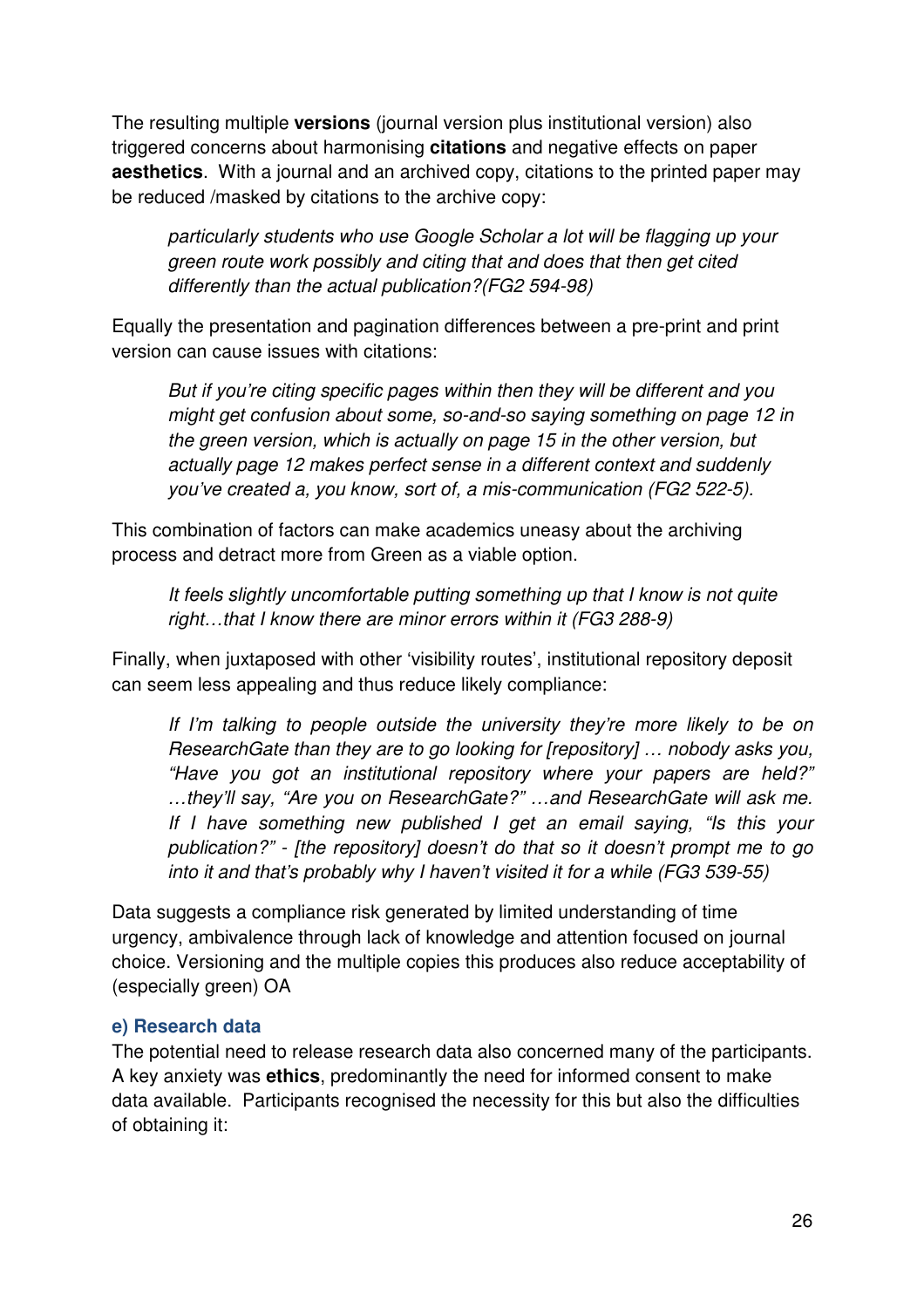*So you can* **anonymise** *anything, but, you know, if you say to somebody, "This is going to be confidential," I don't think they would expect that that would be made available to anybody else, anonymised or not (FG1 839-43)* 

…and the preclusive ethics of existing datasets:

*And, but if it is going to be deposited somewhere in an Open Access data repository, then I think you've got to get the participants' approval. Or the, you know, acknowledgement that they are approving, in that knowledge that that's going to happen. And I don't think that would be a huge barrier, but you can't do it retrospectively (FG1 810-12)* 

*…with qualitative the challenge of being able to give enough data for the analysis without compromising [confidentiality] (FG3 636-8)* 

Ethical concerns extended to the challenge OA data releases poses for drawing meaningful conclusions from situated research. Re-use can **decontextualise** data and strip away the meaning, even when only mildly reworked:

*you could have somebody missing a subtle nuance into the way that you've structured your data table and completely misinterpreting the numbers that they've just taken out of context and that could have some really big kind of ramifications to it, particularly if you go into medical fields and start drawing conclusions there (FG2 932-6)* 

Safeguards to support the protection of data require considerable effort, and even when academics engage in the OA agenda, this workload may be prohibitive:

*I'm very keen on open access for papers...I'm not so keen on publishing the data really. What are my reservations? First of all, it's a lot more work to make sure you've got that data in a format that is going to be understandable by others. You've got to be absolutely rigorous that that data doesn't contain anything that could be confidential.... And I wonder how many people would use it. (I1 140-8)* 

*With the open data there is a lot more danger if you're not managing your data correctly, if you're not taking names out and things like that, if you don't have experts around managing it (I3 113-5)….. the expectation will be on PIs to say that you need the expertise to be able to manage your data. And that's a much bigger ask, and it's a much bigger culture change as well (I3 118-20)* 

*I'm not a particularly statistically competent person…I'd have to be pretty damn sure I was accurate in whatever I was doing or saying (I4 95-97)* 

Alongside **consent** from participants and appropriate reuse, data suggested researchers were concerned for their own level of consenting for reuse. Falling under the banned of '*intellectual property*' *(FG2 881-2),* a particularly strong concern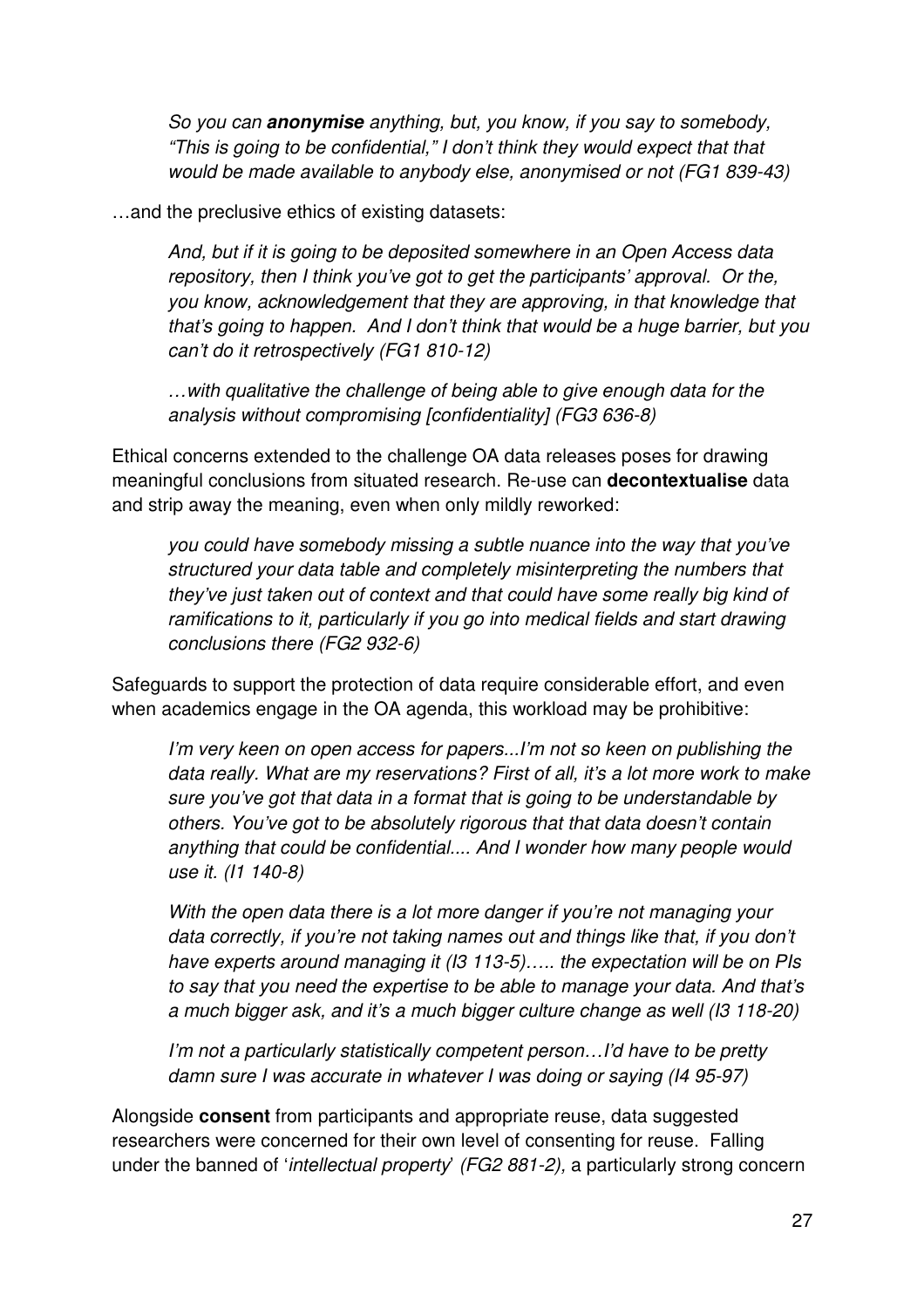was the **loss of control over data** once released, potentially **preventing self-reuse** and allowing others to use the data as they wish.

*You don't know how people are going to use it, for what purpose…and how they are going to interpret it (I5 195-6)* 

*And so what happens if you publish your data in one publication because you've analysed it a certain way and your intention is then to use a different type of analysis to pull out a different aspect of it…*a*nd meanwhile somebody else could have taken your data and gone and done that and then published it (FG2 817-24)* 

*…if I did generate some stuff myself, all of a sudden now I've got to worry that it's going to be taken on much faster by another group (FG2 860-2)* 

*Every university's in competition with the next university about the number of publications they have, the number of research grants they bring in and if somebody takes your work and then goes and uses it to do the things that you were about to do, then…that might close down the whole [programme]{FG3 791-4)* 

Taking this further, one participant highlighted the complex landscape of OA data, flagging the '**enforced collaboration**' which is generated by data re-use:

*I think there is an element of this ownership and I want to choose who I collaborate with rather than any old person just sort of coming up and perhaps not thinking in the same … it just worries me (FG2 973-5).* 

As a consequence of these concerns, participants noted that academics may use **delaying strategies** to limit the risk and release only when necessary. This protective stance ensured compliance whilst maximising academic opportunities for the researcher themselves:

*Which in turn could slow it because what you'll end up doing is researchers will sit on their data until the very last possible minute, when they've done every form of analysis they could ever think of doing and they're ready to publish everything, so that nobody else can swoop in and take it (FG2 864-7)* 

More positively respondents also noted that, if institutionally supported, ethical concerns could be managed and data released in an appropriate way:

*So I'm saying, as long as the whole issue of the governance or management of making data available is not prescriptive, in a sense that it's regulated so you have to do it, then I think that's fine (FG2 834-6)*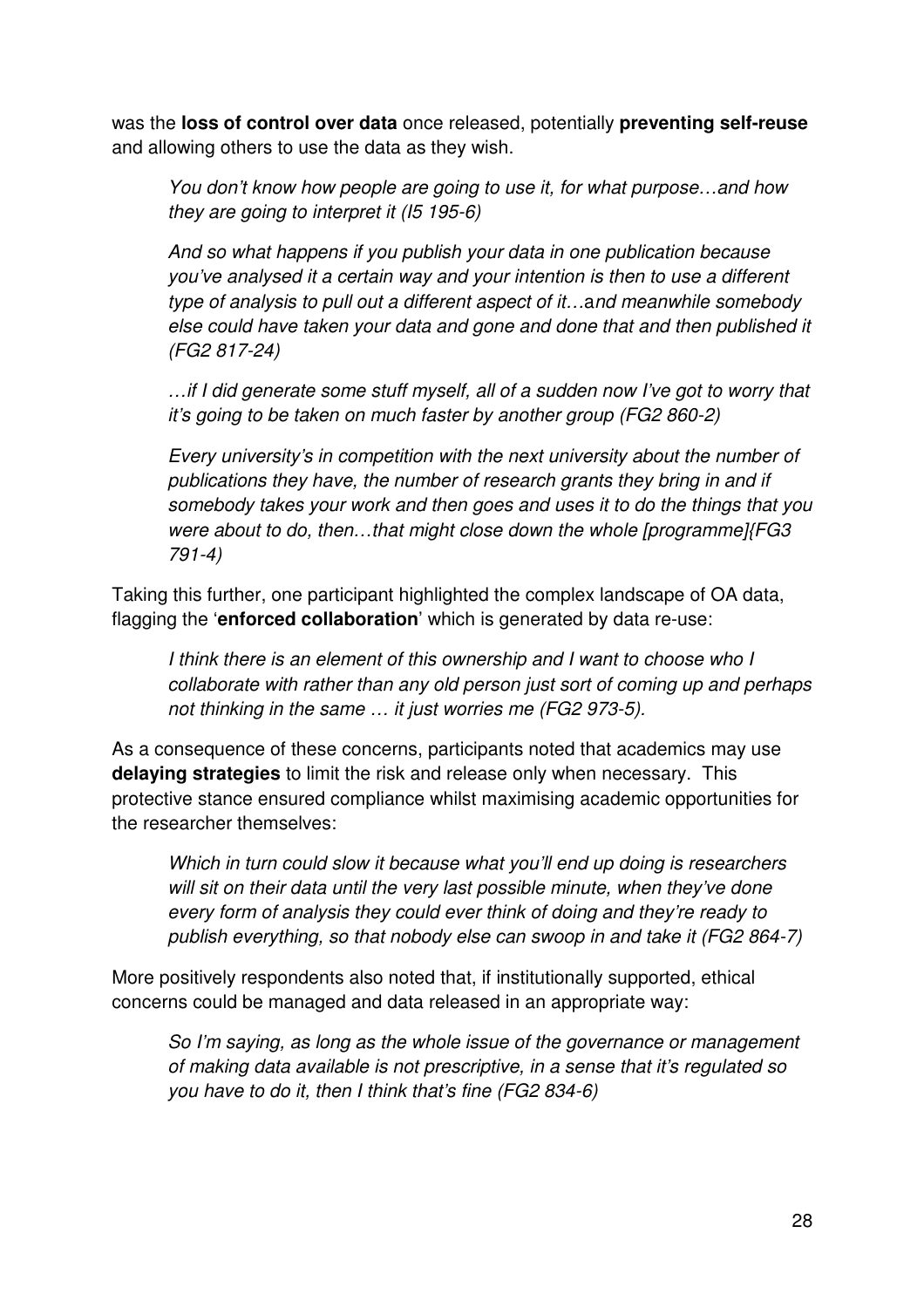# **Figure 3: Barriers to OA**

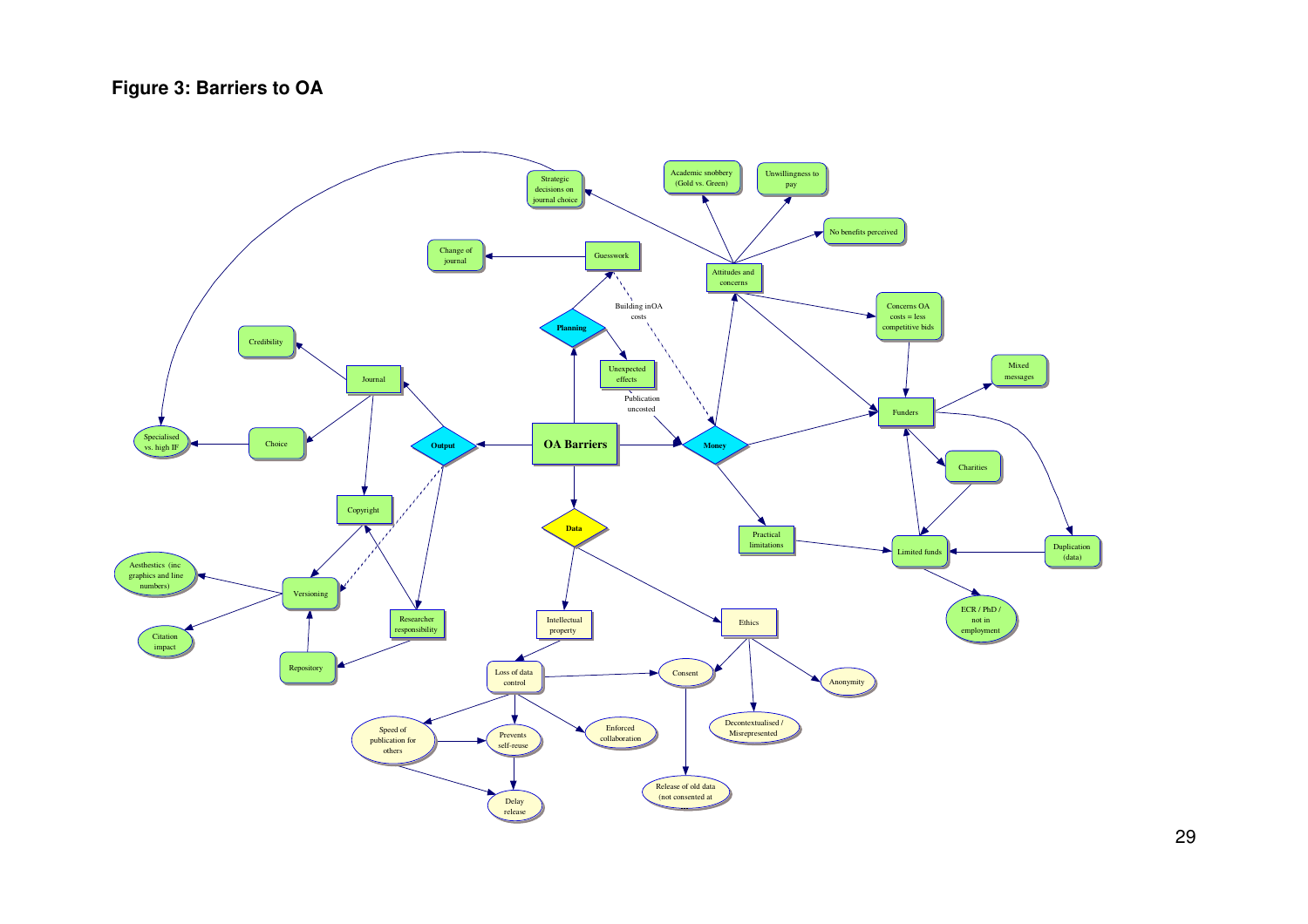### **Learning for OA Workflow Development (Barriers):**

Multiple barriers exist for OA, consisting of a mix of pragmatic, attitudinal and behavioural. Much of the concern over OA relates to costs and planning for outputs which may change over the course of the research. Data release attracts a specific set of concerns, centred around consent and the loss of academic control upon making data available.

Strategies to reduce (perceived) barriers should include:

- 1) Reduce the assumption that 'OA is costly' by clearly articulating the differences between Gold and Green
- 2) Challenge the default deposit to external websites (e.g. Researchgate)
- 3) Clarify the funding available for OA and determine the processes for allocation
- 4) Develop internal strategies for delivering OA without external funding (e.g. when working with charities)
- 5) Upskill funding teams with OA planning strategies (e.g. how to build in costs when eligible, advising academics when funding is not available, determining restrictions based on funder guidance)
- 6) Increase awareness and acceptance that the Green route is a viable alternative to Gold (accompanied by clear institutional messages that Green is not substandard and Gold is 'by exception')
- 7) Develop as far as possible up to date lists of journal costs to support planning activities
- 8) Review the decision making strategies at departmental / faculty / unit level for allocation of funds (including deciding what is funded, what is not, and criteria why)
- 9) Develop clear technical and behavioural workflows for paper submissions; this must include guidance on copyright, process for depositing on repository (and when), and help with versioning
- 10) Clarify the implications of archiving a pre-print version on a repository
- 11) Set institutional guidelines, safeguards, support and resources for data management/release (quantitative and qualitative) and preserving anonymity/confidentiality. Guidelines may need locally translating, but overarching concerns over consent and ethics need governance.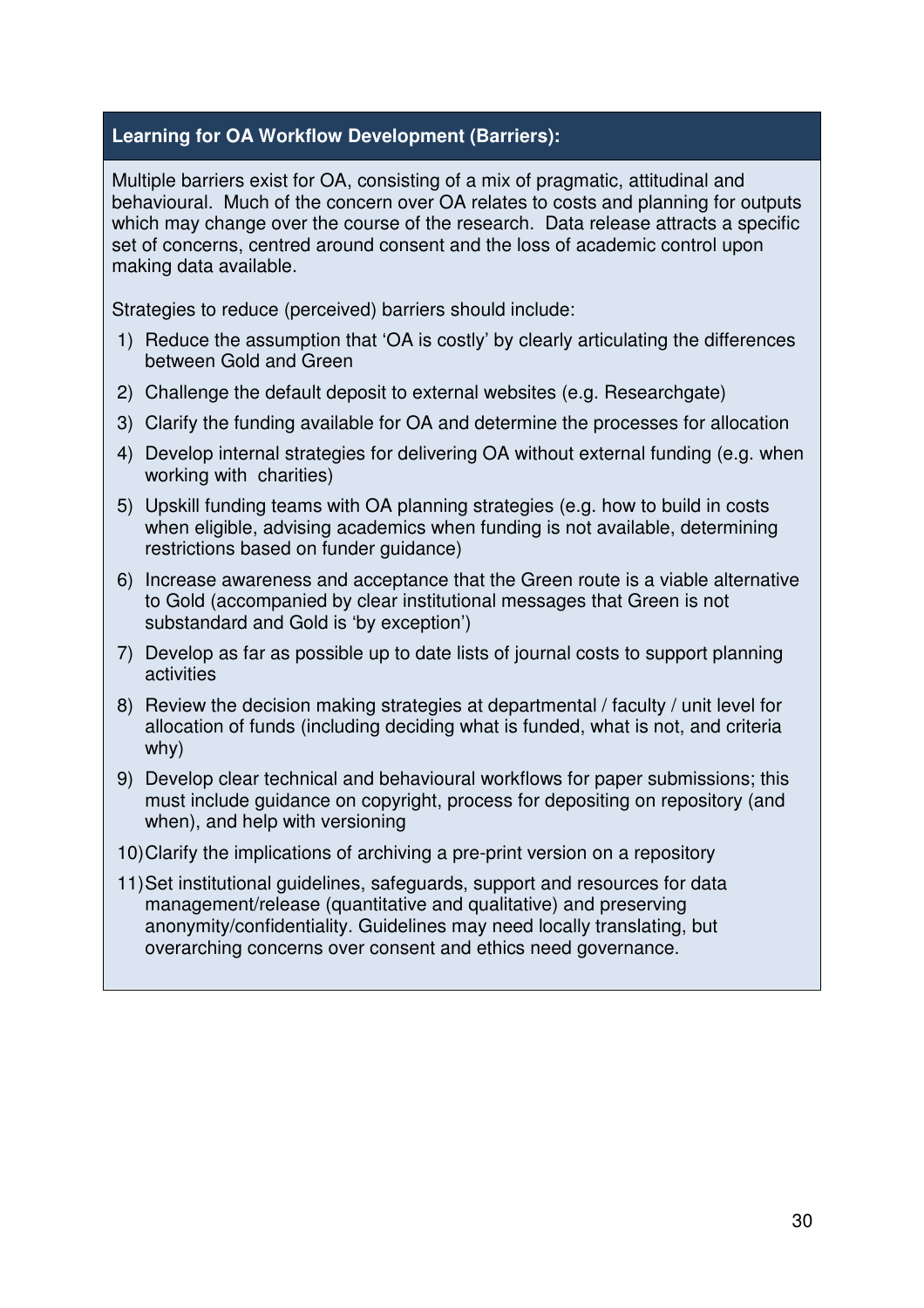#### **6.4 Facilitators and support**

The most frequently cited facilitator for OA was **information provision**. More specifically staff wanted information on:

- Best journals available (and emerging good journals) (e.g. FG2 1151-60)
- Costs for specific journals (to build into bids) (e.g.FG1 638-9)
- Signposting to other relevant information for informed decision making (e.g. to repository team) (e.g. FG1 681-92)

This was underpinned by a broader awareness raising and knowledge building need, the aim of which would be to encourage more institutional OA activity:

*Make sure people know it [information] is there, because we want to promote what we have…we want people to be more aware and to be encouraged and supported to put out their research, be it in a form of publication or just the raw data aspects of it, we want to know a little bit more so we can perhaps contribute towards the, achieving the aims of the university (FG2 1211-6)* 

This information must be accompanied by **clear institutional strategy** and **unambiguous messages about OA compliance**. Moreover this message needs to be weaved throughout the organisation to ensure a coordinated approach:

*The message needs to be consistent right across the board, not just to researchers, but also to the bidding office, to the finance people (FG1 694-5)* 

Discussions evolved further into mechanisms by which information could be most fruitfully shared to support this coordinated approach:

*And I think that's really important, that the support organisations, the support mechanisms within the university are aware of that, and the implications for each of us. But also it's about sharing information … policy or good practice that could then become policy across the institution …it does need that, sort of, recognition, at an institutional level (FG1 708-21)* 

Participants also felt that such information needed accompanying with clear **guidance** and **workflows** to support academic to comply most simply. This ranged from basic techniques such as having text available on the repository for inclusion into bids (*e.g. FG1 967-7*) to more technical and behavioural procedures:

*…as soon as it's been accepted in its final form… send that to the repository, and have an embargo at the repository level…You could then have something [on the repository] that's, sort of, kept on embargo six months, or two months, or whatever (FG1 405-10)* 

*we do need some sort of slick system I think in place to remind everybody or to make sure we get them deposited (I1 42-43)*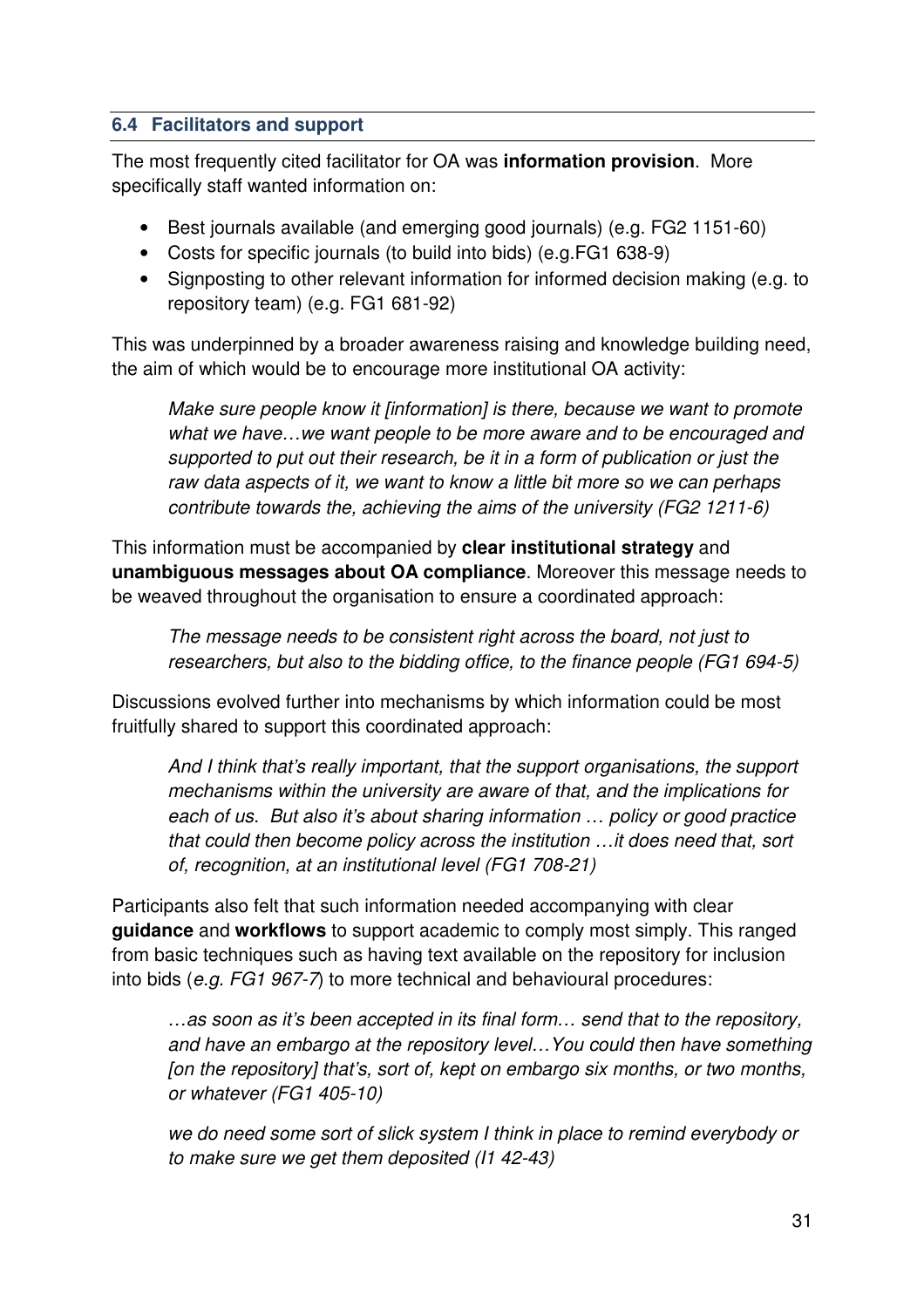In parallel there is need for training and support for researchers to facilitate not just mandate OA compliance:

*there does need to be a level of consistency of support, as well as just expecting the researchers to be doing it (FG1 705-6)* 

As responsibility lies with the researcher to instigate the process of OA (alerting/depositing from acceptance), the success of approaches rests dually on ensuring academics behave consistently and compliantly:

*…proactivity required on the part of the researcher, isn't it, to actually remember, and to do the placing of the article on the repository (FG1 348-50)* 

Alongside institutional commitment to supporting OA structures:

*It's quite clear that the University needs to resource this area effectively, full stop.(I4 110-1)* 

## **Learning for OA Workflow Development (Facilitators and support):**

Support for OA is primarily delivered by overcoming a range of barriers and providing information and procedural clarity. In addition to those approaches listed under 'Barriers', facilitative strategies should include:

- 1) Provide clear and unambiguous information on OA, including costs and support opportunities.
- 2) Improve overall engagement with the OA agenda and increase the willingness to comply
- 3) Produce and communicate clear workflows (technical and behavioural) to simplify the perceived process and reduce errors